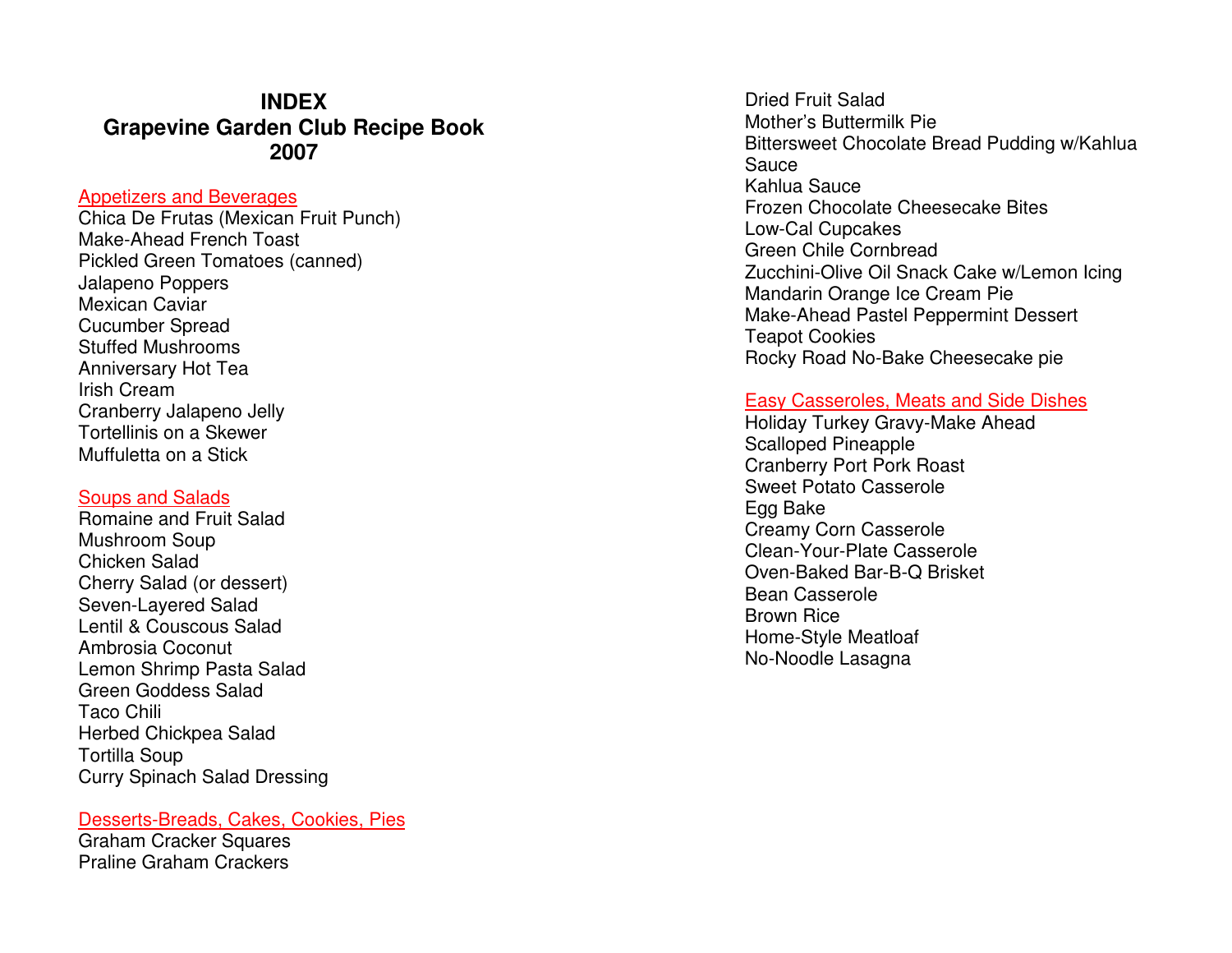# OUT OF THE GARDEN

## AND INTO THE KITCHEN

GREAT RECIPES FROM THE MEMBERS OF

# THE GRAPEVINE GARDEN CLUB, INC.

APPETIZERS & BEVERAGES

SOUPS AND SALADS

DESSERTS—BREADS, CAKES, COOKIES, PIES

EASY CASSEROLES, MEATS & SIDE **DISHES** 

December, 2007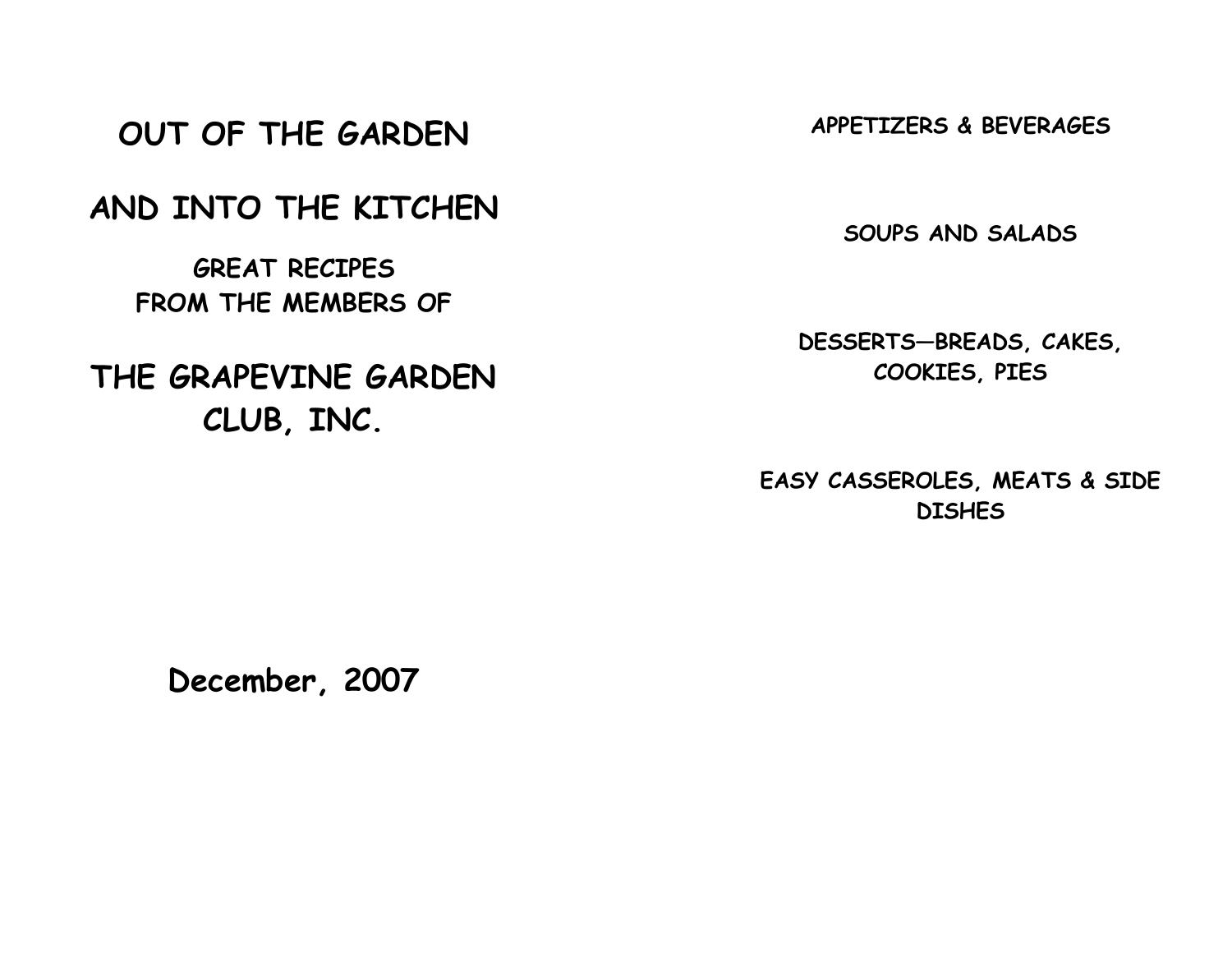## APPETIZERS & BEVERAGES

**CHICA DE FRUTAS (MEXICAN FRUIT PUNCH)** Joetta King

6 T sugar 1 cup water 2 sticks of whole cinnamon 10 cloves 7 cups pineapple juice (canned) 1 ¾ cups orange juice (frozen or fresh) ¾ cup lemon juice (preferably fresh but ReaLemon works ) ¼ cup lime juice (preferably fresh but ReaLime works)

Combine sugar, water, cinnamon & cloves. Simmer over low heat for 30 minutes. Strain. Add juices and mix well. Refrigerate until very cold (overnight). Garnish with sprigs of mint

May be served with French rolls, sliced very thin the round way, spread with butter, sugar and cinnamon and dried out in a 200 º oven until crisp and brown.

Keeping a vegetable garden is worth a medicine cabinet full of pills.

#### **MAKE-AHEAD FRENCH TOAST**

Janice Collins Serves 8-10

1 stick butter melted 1 cup packed dark brown sugar 1 French baguette, sliced about  $\frac{1}{2}$  to 3/4 " thick 6 large eggs 1  $\frac{1}{2}$  cup milk 1 tsp. vanilla

Combine butter & sugar in a bowl and mix well. Pour into a 9 x 13 inch baking dish. Layer the bread slices over the butter mixture. Beat the eggs, milk & vanilla in a bowl until well blended. Pour over the bread slices. Refrigerate covered for 8-12 hours Bake uncovered at 350º for 45 minutes. Sprinkle with confectioner's sugar. Serve with warm maple syrup.

#### **PICKLED GREEN TOMATOES--(CANNED)**

Barbara Atkins What to do with those green tomatoes! Can them!

1 gal. small green tomatoes, cut in half 1 qt. quartered small onions or pearl onions 1 pint white vinegar  $\frac{1}{4}$  cup salt 3 cups sugar (less is better) Pint jars—washed and hot

Mix all ingredients except tomatoes and onions. Bring to a boil. Add tomatoes and onions. Cook until tomatoes turn white. Stir gently occasionally. DO NOT BOIL. Turn off heat. Put in hot pint jars; seal. Store in refrigerator. Optional ingredients: add to each jar 1 garlic clove, 1/4 tsp. horseradish or hot peppers.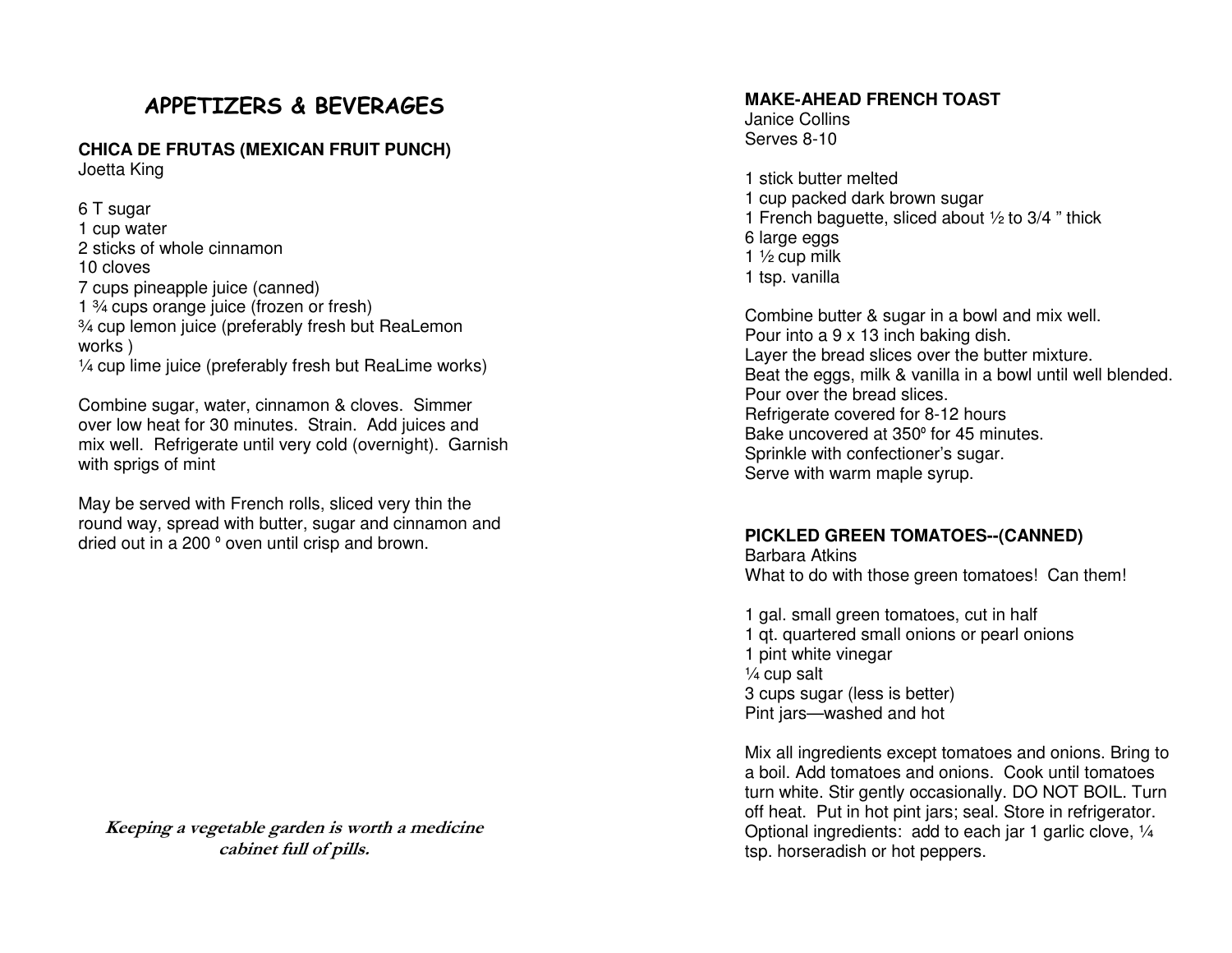#### **JALAPEÑO POPPERS**

Lou Milner

5 whole, fresh jalapeños 1/4 cup fat-free cream cheese 1/4 cup Galaxy Veggie Shreds, Cheddar & Pepper JackBlend (or another shredded low-fat cheese)\*\* 1/2 cup Fiber One cereal 1/4 cup Egg Beaters, Original Optional: salt, pepper and/or garlic powder

Preheat oven to 350º. Halve the jalapeños lengthwise, and remove the seeds, stems, and membranes (Heads Up: Be **VERY** careful when handling jalapeños; wash hands frequently and well, and avoid touching your face and eyes). Wash halves and dry them very well; setaside.

Next, stir to combine cream cheese and cheese shreds. If desired, season cheese mixture with salt, pepper, and/or garlic powder.

Using a blender, grind Fiber One to a breadcrumb-like consistency. If you like, season crumbs with salt, pepper, and/or garlic powder. Place crumbs in one small dish and Egg Beaters in another.

Stuff each pepper half with cheese mixture. Next, carefully coat both sides of each pepper half with Egg Beaters, and then with Fiber One crumbs.

Place peppers on a baking pan sprayed with nonstick spray, and place in oven. Cook for 25 minutes (for very spicy poppers) to 30 minutes (medium-hot poppers). Makes 10 poppers

#### **MEXICAN CAVIAR**

Angie Molina

1 16-oz can pinto beans, drained 1 16-oz. can black-eyed peas, drained 1 16-oz. can white shoe Peg Corn, drained 1 jar pimientos 1 cup celery chopped 1 cup red/green pepper, chopped jalapeño ½ cup sugar 1 cup vegetable oil ½ cup vinegar  $\frac{1}{2}$  tsp. salt ¼ tsp. pepper

Mix all veggie ingredients in a bowl and set aside. Combine sugar, oil, vinegar, salt & pepper in a small pot and heat to a boil, stirring frequently. Let cool. Pour liquid over veggies and mix. Marinate in refrigerator at least 2 hours. Drain off all marinade before serving. Serve with Friito's scoops.

#### **CUCUMBER SPREAD**

Lou Milner Can be used as a dip or a spread

3 medium cucumbers sliced, if making sandwiches; Chopped, if using it as a dip 11 oz. cream cheese; softened (fat free or low fat) $\frac{1}{2}$  cup sour cream (fat free or lite) ¼ cup snipped fresh dill 1 ½ tsp. lemon juice 1 envelope vegetable soup mix (Knorr)

Mix together and chill. If making cocktail sandwiches, spread on bread and top with a slice of cucumber. Leave open face or top with another slice of bread and secure with a toothpick and olive or cherry tomato.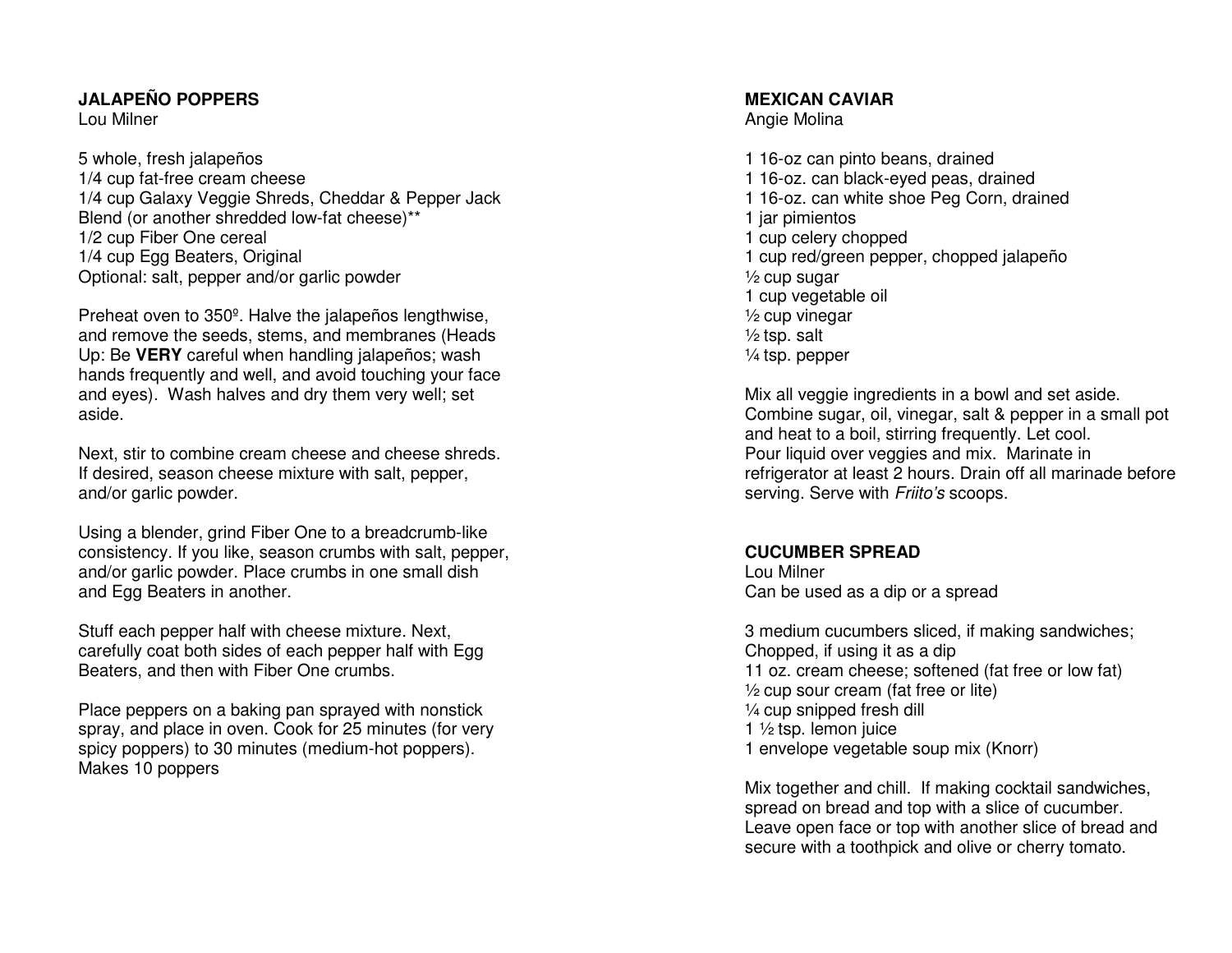#### **STUFFED MUSHROOMS**

Rene' Herndon

1 lb. fresh mushrooms 1 small onion, finely chopped 10 slices bacon, cooked and crumbled 1 8-oz. pkg. cream cheese, softened Salt/pepper to taste

Wash mushrooms; trim and remove stems. Reserve halfof stems and chop. Mix bacon, cream cheese, onion, salt, pepper and chopped stems. Spoon into mushroom caps.

Broil 3 to 5 minutes or until browned. Mushrooms can be stuffed a day ahead and then broiled as needed. Yields 6 to 8 servings.

> **"Where flowers bloom so does hope"**  Lady Bird Johnson, Public Roads: Where Flowers Bloom

**ANNIVERSARY HOT TEA** 

Barbara Oldani

This is a powdered mix which was adapted from several recipes. The proportions will depend on your taste and what you have available.

Here are the ingredients and approximate proportions:

1 ½ cups unsweetened powdered instant tea 2 cups sugar (adjust to taste and if tea or mixes are sweetened) Orange flavored drink mix Lemonade drink mix 1 tsp. ground cinnamon 1 tsp. ground allspice 1 tsp. ground nutmeg ½ tsp. ground cloves. Combine all ingredients well and store in an airtight container. I keep it in the freezer. To use, mix about 2 tablespoons with boiling water; can also be used with cold water.

## **IRISH CREAM (Barbara's, NOT Bailey's)**

Barbara Munn

1  $\frac{3}{4}$  c. Irish whiskey 14 oz. can Eagle Brand milk ½ pint whipping cream 4 eggs 2 T. chocolate syrup 2 T. instant coffee ½ t. almond extract.

Whip cream and then mix all other ingredients into cream. To store, cover tightly and refrigerate up to one month. Great in coffee or on ice cream. **(Those attending the Nacogdoches tour may remember this one!)**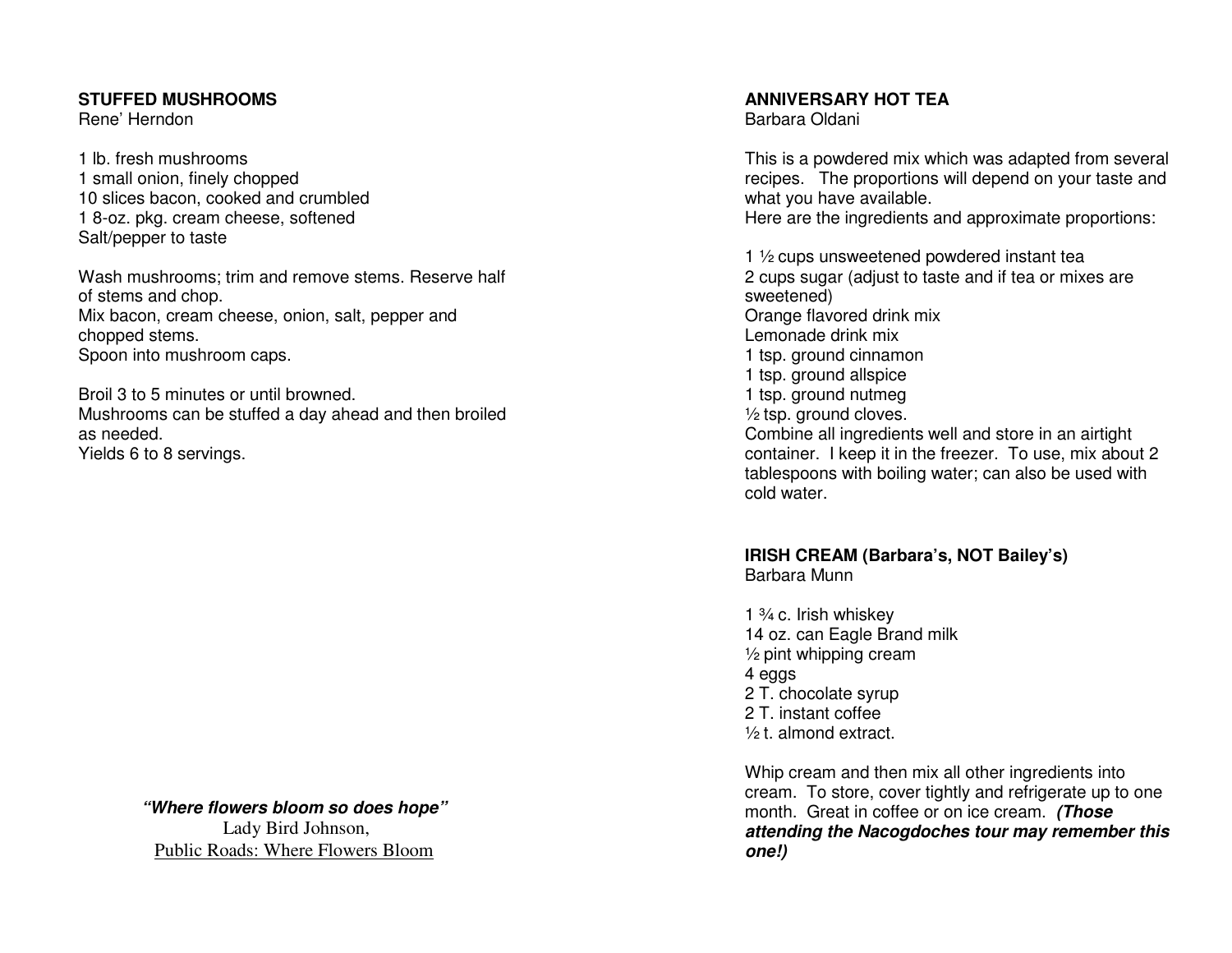#### **CRANBERRY JALAPEÑO JELLY**

Barbara Munn Makes 8 half-pints

3 cups cranberry juice (or cran-raspberry juice) 1 cup chopped seeded jalapeño peppers 7 cups sugar 1 cup vinegar 2 3-oz pouches liquid pectin red food coloring, optional

In a blender or food processor, chop jalapeños with cranberry juice until the peppers are fully chopped. Strain mixture through double-thick cheesecloth. In a large kettle, combine the strained juice with the sugar.

Bring to a rolling boil, stirring constantly.

Add vinegar and pectin and stir. Return mixture to a boil, and boil hard for one minute, stirring constantly.

Remove kettle from the heat, and skim the foam fromthe mixture.

If food coloring is desired, add about ten drops now.

Fill jars, leaving a quarter-inch headspace.

Adjust sealable caps, and process in a boiling water bath for 10 minutes.

#### **To make Tea Sandwiches:**

 Combine 3 parts Cream Cheese to 1 part jelly, mix thoroughly. Spread on whole wheat (preferably) bread. Trim crusts, and cut in shapes.

#### **TORTELLINIS ON A SKEWER**

Barbara Atkins

1 or 2 boxes of cheese tortellini (2-color) Grape tomatoes 1 ¼ cup prepared Ranch salad dressing ½ cup grated Parmesan cheese 3 cloves garlic, minced 2 tsp. dried basil

Cook tortellini according to package directions; rinse and drain under cold water. Thread 2 tortellini and one tomato, then two more tortellini onto bamboo skewers (long ones found at Albertson's). Combine salad dressing, cheese, garlic and basil in small bowl. Serve tortellini with dressing as a dip in a separate bowl. NOTE: to make this even quicker, skip the mixing of the garlic, etc., open a bottle of Ranch dressing and just add a bit of Parmesan cheese to a cup or so of the dressing in a bowl.

#### **MUFFULETTA ON A STICK**

Barbara Atkins

Layer 1 slice each of deli-style smoked ham, provolone cheese, and Genoa Salami. Spread small amount of fatfree cream cheese on top. Tightly roll up and slice into 4 equal pieces. Repeat procedure for number of appetizers desired.

 Thread onto wooden skewers (4-inch if you can find them!) with 1 each of the following in any order: Pepperoncini salad pepper (buy in jar), a meat/cheese disc, a pimiento-stuffed Spanish olive, a small piece of roasted red bell pepper (buy in jar), a large pitted black olive.

 Place in 13 x 9 baking dish. Sprinkle your favorite Italian dressing over the skewers and chill for 30 minutes.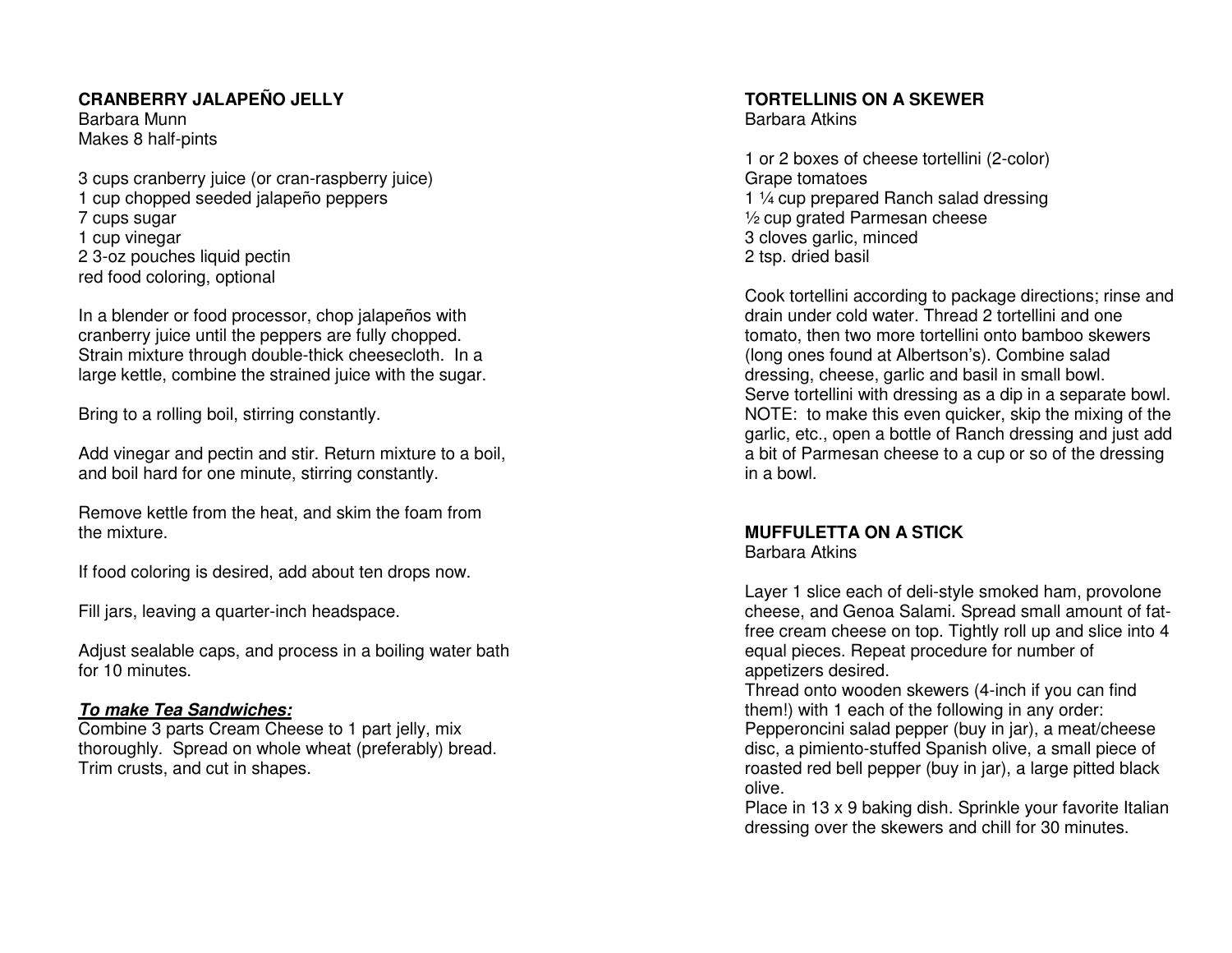## SOUPS AND SALADS

#### **ROMAINE AND FRUIT SALAD**

Sheri Jones

1 bunch Romaine lettuce 4 oz. Swiss cheese shredded 1 cup sliced almonds 1/3 cup raisins 1-2 apples unpeeled, cubed 1 pear peeled, cubed **Dressing:**  $\frac{1}{2}$  cup sugar 1/3 cup lemon juice 2 tsp. onions chopped 1 tsp. honey mustard 2/3 cup oil 1 T poppy seeds

#### **MUSHROOM SOUP**

Toni Moorehead

1 medium onion 2 T butter ½ lb. mushrooms, fresh, sliced 2-3 T flour 4 cups beef consommé' (\* see below) 1 cup heavy cream (whipping cream) Small pinch nutmeg Small pinch pepper

Chop and saute' onion in butter until browned. Add mushrooms, stir until done. Add flour to coat mushrooms. Cook 5 minutes at medium high heat, stirring frequently. Then add stock and continue stirring for 10 minutes. DO NOT boil. Add cream and spices.Simmer (\* Use 2 10 ½ oz. cans Campbell's beef consommé' and 2 cans water)

**CHICKEN SALAD** 

Barbara Atkins

2 l/2 cups chicken, cooked, cooled and pulled apart1 cup celery, chopped fine 1 cup. green grapes, chopped l/2 cup shredded, browned almonds 1 tsp salt 1 cup mayo (not miracle whip) 1/2 cup whipped cream, whipped but not sweetened (whipped from carton)

Mix all together and serve.

#### **CHERRY SALAD (OR DESSERT)**

WW - 1/2 cup 2 points Mary Jo Milner

1 can lite or sugar-free cherry pie filling 8-oz. can crushed pineapple in its own juice—drained 1/4 cup lemon juice 1 can fat-free Eagle Brand condensed milk 12-oz. fat-free cool whip

Mix Eagle Brand milk, pineapple, and lemon juice. Add cherry pie filling and Cool Whip. Chill

(Can use mandarin oranges or peaches if preferred instead of pineapple....or some of each!)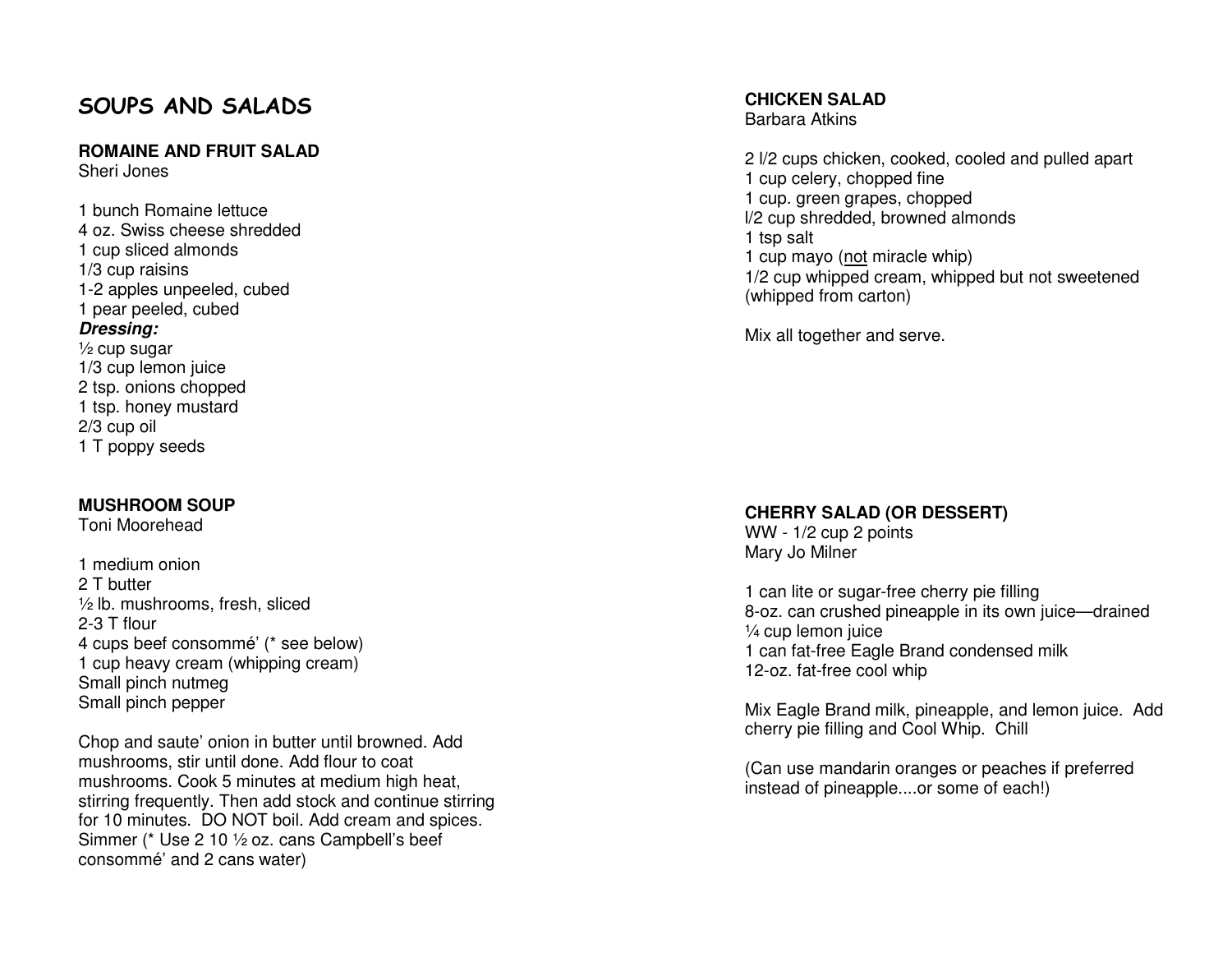#### **SEVEN-LAYERED SALAD (ANOTHER VERSION)**

Donna Christ

Chopped lettuce Frozen English peas Chopped purple onions Cooked bacon, crumbled Chopped boiled eggs Shredded Monterey Jack cheese or cheddar cheese Mayonnaise with 1 tsp. sugar and Parmesan cheese sprinkled on top.

#### **LENTIL & COUSCOUS SALAD**

From Kimball Art Museum Joan Kowalski

3 cups chicken or vegetable stock 1 cup dried lentils, rinsed ½ cup diced onion 1 ½ tsp. minced garlic 1 cup couscous--cooked according to pkg.—in stock ½ cup diced red pepper ¼ cup chopped parsley 1 ½ T dried dill, marjoram, sage or rosemary 2T fresh lemon juice 2 T olive oil or canola oil ½ tsp. green pepper sauce Salt to taste Bring 3 cups of stock to boil in a saucepan. Add lentils, onions & garlic. Simmer, stirring occasionally for 20-25 minutes. Strain off stock and allow lentils to cool. When lentils and couscous are cool, combine them in a large bowl. Add the red peppers, parsley, dill, lemon juice, olive oil and green pepper sauce. Gently toss to coat all of the ingredients. Cover and place salad in refrigerator for 2 hours or overnight. Season salad with salt when chilled.

#### **AMBROSIA COCONUT**

Pauline Robbins Serves 10-12

2 cups mandarin oranges, drained 2 cups crushed pineapple, drained 2 cups sour cream 2 cups shredded coconut 2 cups miniature marshmallows (white or multi-colored Funmallows)

In a bowl combine the oranges, pineapple, sour cream, coconut and marshmallows. Chill.

#### **LEMON SHRIMP PASTA SALAD**

Camille Kissell Serves 12

3 cups farfalle (bow-tie pasta) uncooked 1 lb. fresh asparagus spears, cut into 2-inch lengths 1 cup Kraft Light Zesty Italian Reduced Fat Dressing 1 tsp. dried oregano leaves 1 tsp. grated lemon peel 1 lb. cooked large shrimp (20-25 count) 1 cup halves or quartered cherry tomatoes 1 pkg. 8-oz. Kraft Natural 2% Milk Reduced Far Colby & Monterey Jack Cheese Crumbles

Cook pasta as directed on package, adding asparagusto the cooking water for the last 3 min. of the pasta cooking time; drain. Rinse with cold water; drain well. Mix dressing, oregano and lemon peel. Place pasta mixture in large bowl. Add dressing mixture, shrimp, tomatoes and cheese; toss slightly. Serve immediately, or cover and refrigerate until ready to serve.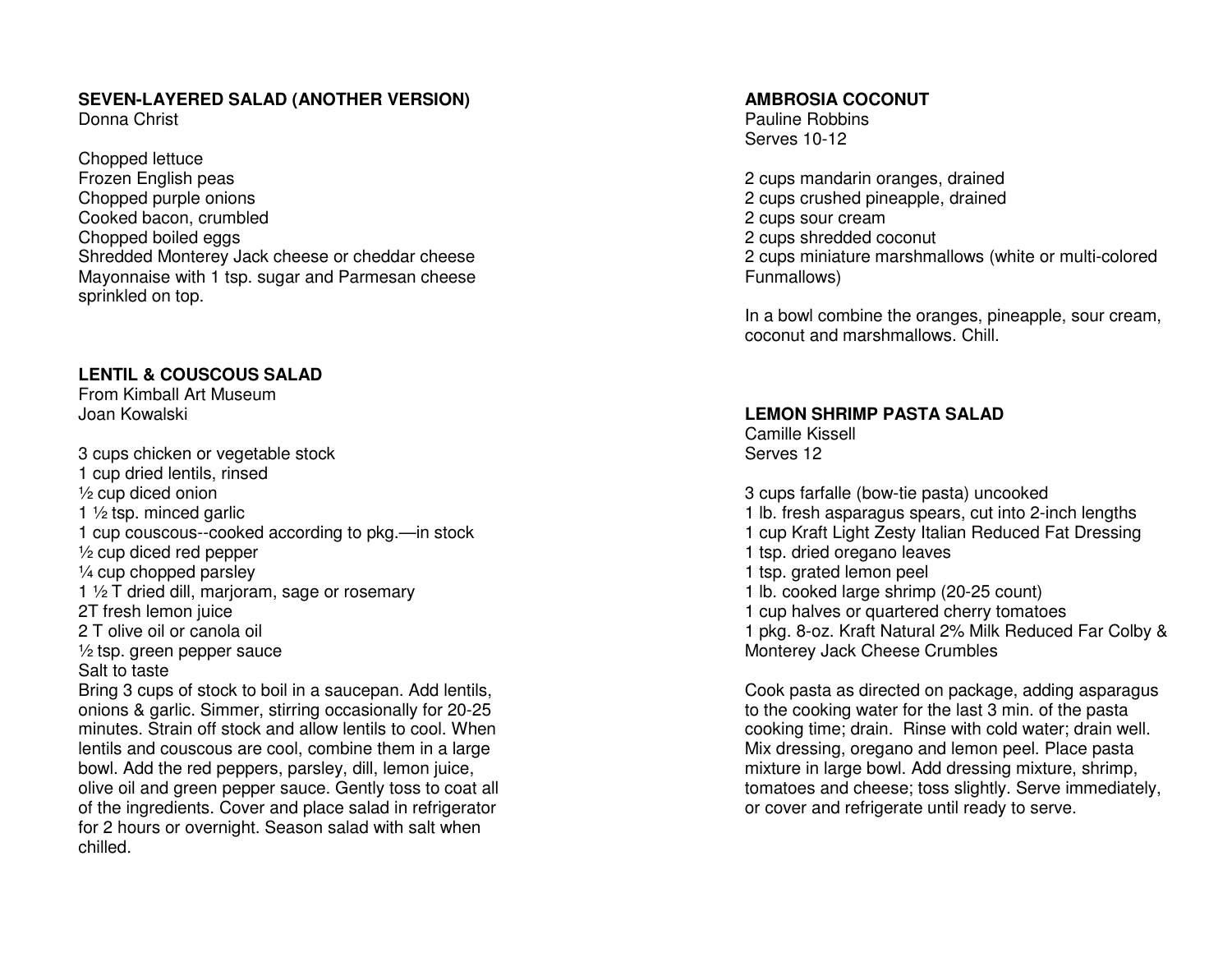#### **GREEN GODDESS SALAD**

JoAnn Phillips

Lettuce Tomatoes Cheese Frito's Green Goddess Salad Dressing

Break lettuce into small pieces. Add chopped tomatoes and shredded cheese in layers. Just before serving, add a layer of crushed Frito's and Green Goddess salad dressing on top. Enjoy!

#### **TACO CHILI**

Lou Milner Makes 13 cups; WW 1 cup = 2 points

8 oz. extra lean ground beef 1 small onion 1 28-oz. can crushed tomatoes 2 14-oz. cans diced tomatoes 2 15-oz. cans red kidney beans or pinto beans, rinsed and drained 1 15.25-oz. can corn, drained 1 can water, use the corn can 1 4.5-oz. can diced green chilies 1 pkg. dry Ranch dressing mix 1 pkg. taco seasoning mix.

Cook the ground beef with the onion. Rinse and drain off the water and grease. Return the beef mixture to the pot. Add the remaining ingredients and simmer for 30 minutes.

#### **HERBED CHICKPEA SALAD**

Susan Boelens

3 cups coarsely-chopped tomatoes (4 med.) 1 15-oz. can garbanzo beans (chickpea), rinsed and drained Half of a large cucumber, peeled, quartered and sliced  $(1 \text{ cup})$  1 cup chopped green pepper 1 cup snipped fresh cilantro ½ cup finely-chopped red onion 1 4-oz can sliced ripe olives

Dressing: ¼ cup olive oil 3 T red wine vinegar 1 clove garlic, minced 1 tsp. cumin

Wisk dressing ingredients and combine all. Cover and refrigerate  $4 - 24$  hours. Let stand 15 minutes before serving

**Science, or para-science, tells us that geraniums bloom better if they are spoken to. But a kind word every now and then is really quite enough. Too much attention, like too much feeding, and weeding and hoeing, inhibits and embarrasses them.** Victoria Glendinning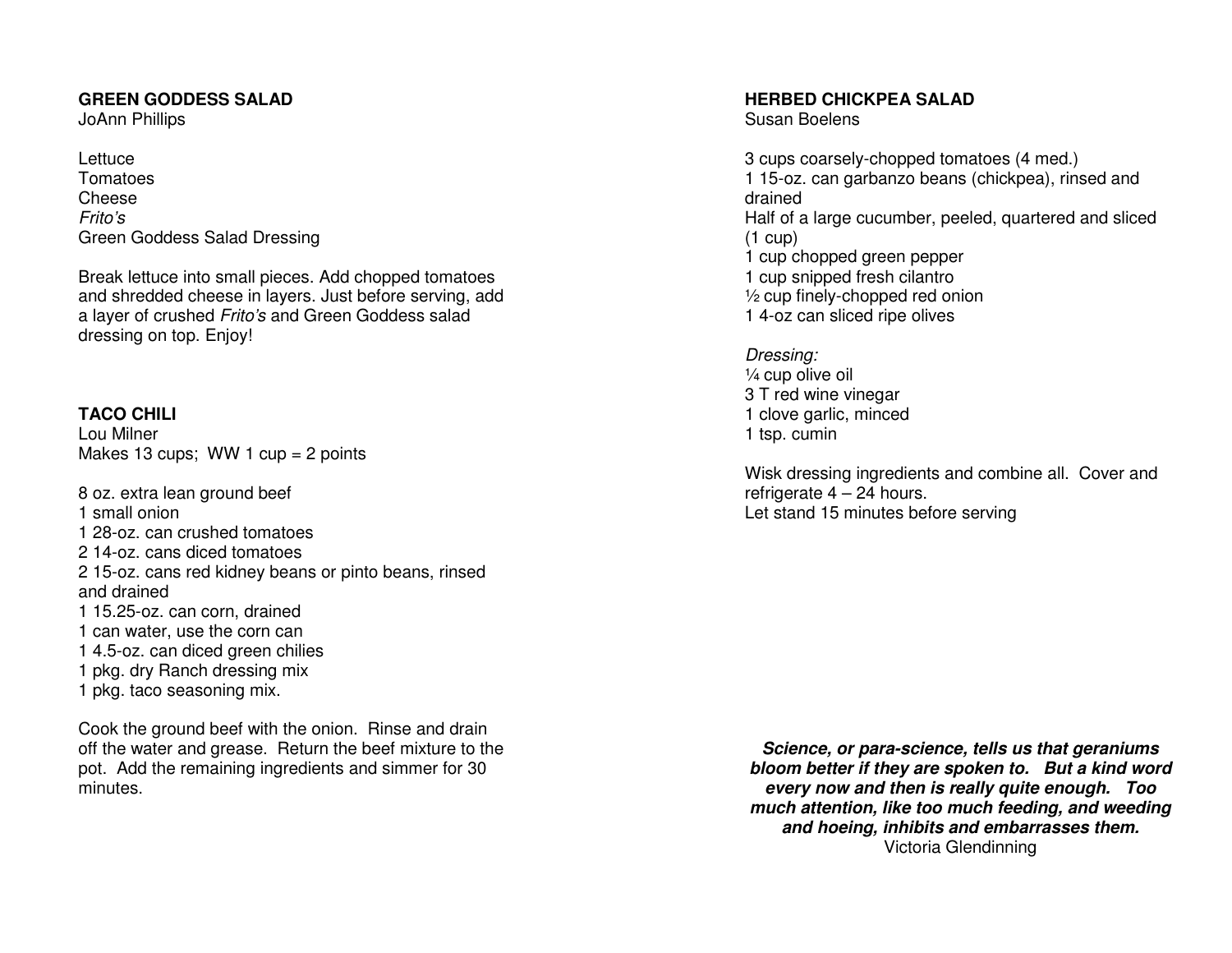#### **TORTILLA SOUP**

Lou Milner Makes 8 cups; WW 2 POINTS/cup

1 cup chopped onion 4 cloves garlic, minced 2 to 4 Anaheim or Poblano chili peppers, seeded andchopped OR 2 small cans diced green chilis 1 T. ground cumin or cumin seed Cooking spray 1 ½ cups frozen corn (2 points) 3 medium tomatoes, chopped, or 1 can diced 2 (14.5 oz.) chicken broth 1 ½ cup cooked, shredded chicken (6 points)  $\frac{1}{2}$  cup snipped cilantro salt, pepper, and a little chili powder to taste lime wedges or lime juice Cook onion, garlic, peppers, and cumin in sprayed pan. Add corn, tomatoes, broth, chicken and cilantro. Bring to boil then simmer 10 minutes. Squeeze lime juice into soup--optional. (If desired, serve over crushed chips and top with a little cheese but be sure to count the extra POINTS!).

#### **CURRY SPINACH SALAD DRESSING**

Joyce Quam

2/3 cup vegetable oil ¼ cup red wine vinegar 2 tsp. lemon juice 2 tsp. soy sauce 1 tsp. sugar 1 tsp. dry mustard ½ tsp. curry powder  $\frac{1}{2}$  tsp. salt ½ tsp. seasoned pepper ¼ tsp. garlic powder Dress spinach salad

## DESSERTS—BREADS, CAKES, COOKIES, PIES

#### **GRAHAM CRACKER SQUARES**

Carol Milner

- Heat oven to 350°F.
- Line cookie pan with foil.
- Place graham crackers flat on cookie sheet. (Uses about 1/2 a box).
- Boil 1 cup brown sugar with 1 1/2 sticks oleo (I used butter) for 2 min.
- Add 1 cup chopped pecans and pour over graham crackers.

• Bake 8-10 min. Cut in pieces while warm. I only do very easy recipes.

#### **PRALINE GRAHAM CRACKERS**

 WW Version--24 - 2 PTS. EACH Lou Milner

24 Low-fat Graham cracker squares ½ cup margarine ½ cup packed light brown sugar 2 oz. (1/2 cup) chopped pecans ½ tsp. vanilla

Layer Graham crackers on a sprayed jelly roll pan. In a small saucepan, melt margarine and sugar. Boil 1 min. Add vanilla and stir. Pour over Graham crackers. Top with pecans. Bake at 350º for 8-10 min. or until bubbly.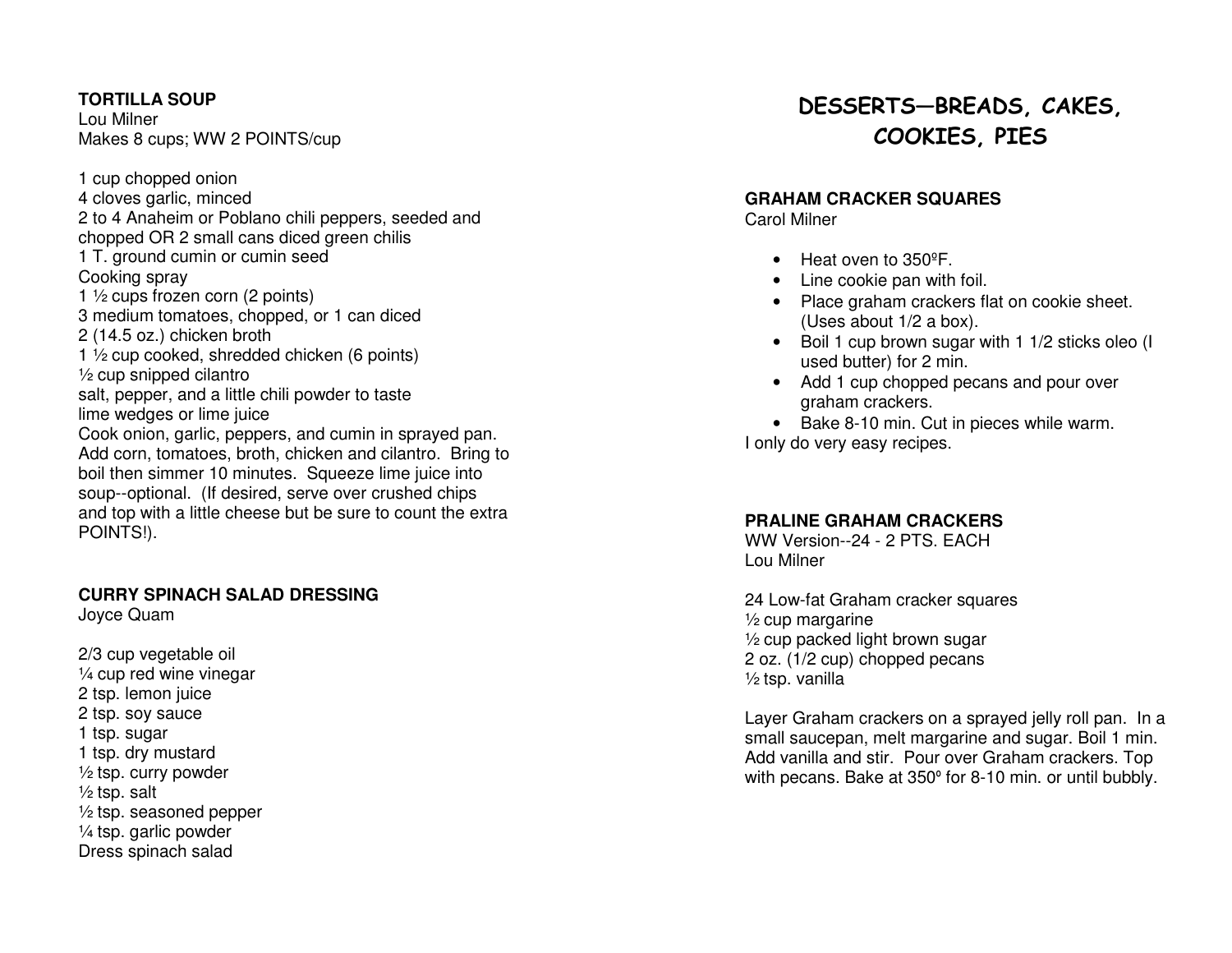#### **DRIED FRUIT SALAD**

Kathleen Thompson

This is a mixture of dried fruits (bought or dried by you). Choose your favorites. I used apples, apricots, cranberries. Cover 1 lb. of fruit with boiling water and soak overnight. The next day, simmer gently, halfcovered, until the fruit is tender and liquid is reduced. Serve hot or cold. This is a pleasant dish for breakfast or dessert. If serving as dessert, add brandy.

#### **MOTHER'S BUTTERMILK PIE**

Joan Stewart

1  $\frac{1}{2}$  cup sugar 4 ½ T flour 6 T melted butter 3 eggs, beaten 1 ½ cups buttermilk 1  $\frac{1}{2}$  tsp. lemon extract (This is 1 ½ times her recipe—for a deep dish 9" pie shell)

Combine sugar and flour; add eggs and melted butter; work in milk. Add flavoring. Pour into unbaked pie shell.

Bake at 350º until a silver knife comes out clean when stuck in the center and near edge of pie. Cool before serving. Needs about 1 hour 20 min. cooking.

#### **BITTERSWEET CHOCOLATE BREAD PUDDING WITH KAHLUA SAUCE**

2 cups whole milk 4 oz. bittersweet or other dark chocolate, chopped ¼ cup granulated sugar 1 loaf day-old dense Italian or other plain bread, crusts removed and cut into  $\frac{3}{4}$  inch cubes to yield 3  $\frac{1}{2}$  cups 2 large eggs 1 tsp. pure vanilla extract

1. Preheat oven to 325º. Grease side and bottom of 2 ½ quart shallow baking dish.

 2. In saucepan, combine milk, chocolate, sugar and heat over medium heat, stirring occasionally to melt chocolate.

 3. Remove from heat and stir in bread cubes. Set aside for 15 min. Gently push cubes into chocolate milk-don't mash bread, just submerge.

 4. In a small bowl, whisk together eggs and vanilla extract. Stir the egg mixture into the bread mixture and mix well with rubber spatula.

 5. Transfer to prepared baking dish. Bake 20 to 30 min. until a knife inserted in the center comes out with just a little chocolate residue on it. The pudding should be firm and dry on top.

 6. Transfer to a cooling rack and let cool for 10 minutes. (See Sauce next page.)

**We can complain because rose bushes have thorns, or rejoice because thorn bushes have roses.** Abraham Lincoln

**Come to the garden alone, while the dew is still onthe roses**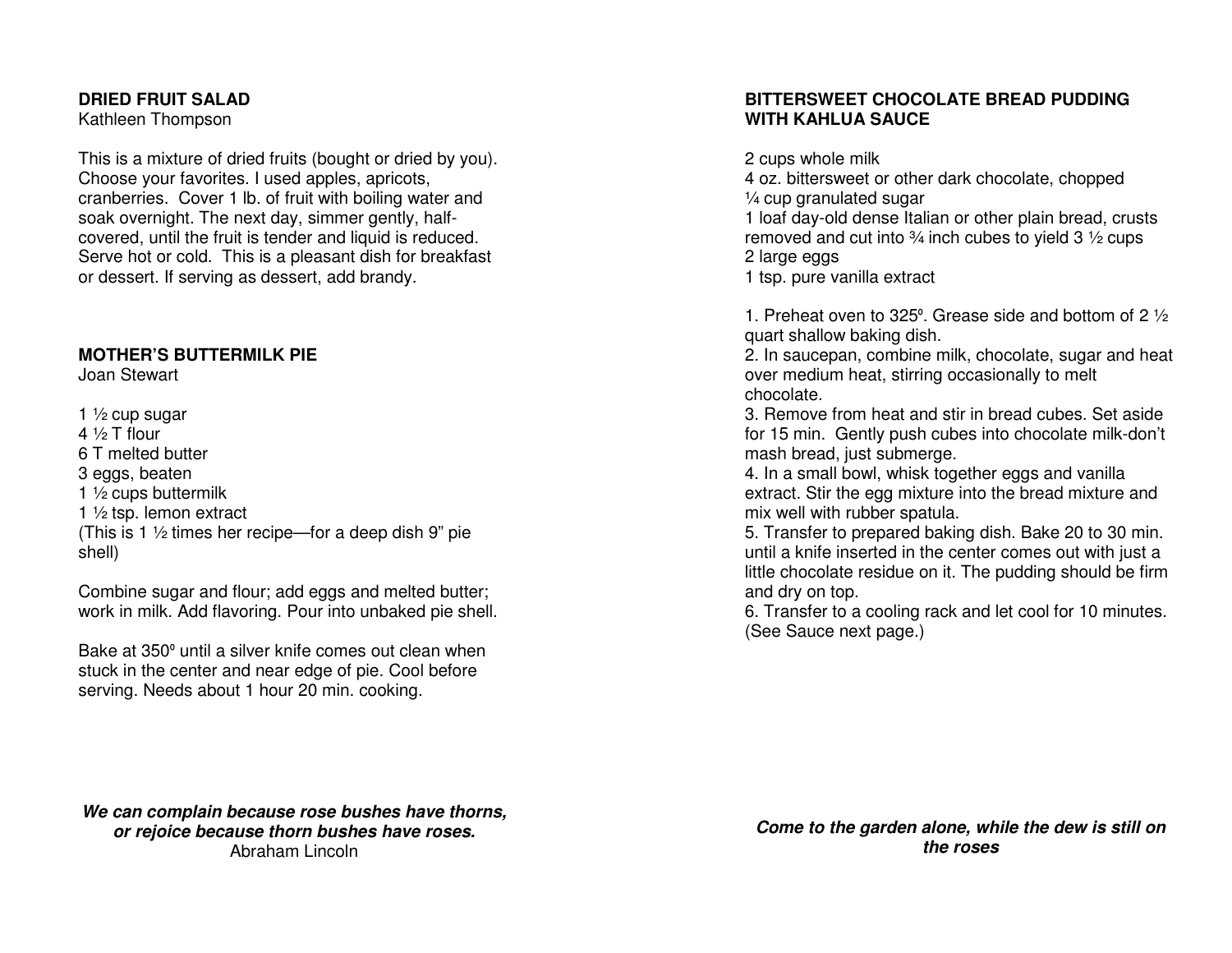#### **KAHLUA SAUCE**

6 T unsalted butter ¾ cup confectioners' sugar, sifted ¼ cup Kahlua 2 large egg yolks ½ cup heavy whipping cream or low-far evaporated milk 1 cup whipped cream for serving (optional) 6 strawberries or 18 chocolate-covered espresso beans, for garnish (optional)

1. Prepare Kahlua sauce: While the bread pudding is baking, in a 3-quart saucepan, melt butter over medium heat. When butter is almost melted, gradually whisk in the confectioners' sugar. Add the Kahlua and stir well. 2. Remove the pan from the heat and add the egg yolks one at a time, whisking constantly. Add the cream and stir to combine. Return the pan to medium heat and cook, stirring constantly with a slotted wooden spoon, until the sauce thickens slightly, about 5 minutes. Don't raise the temperature, or the eggs will scramble. To test if the sauce is ready, drag your finger along the back of the spoon; the track should remain for a few moments before it fills in.

 3. Place the pan of sauce on a rack and stir occasionally until it cools a bit, from hot to warm. It will thicken as it cools. Stir constantly until the desired temperature and consistency are reached. Serve the sauce warm. 4. To serve, ladle a little sauce onto each plate and top with a piece of bread pudding. Ladle more sauce on top and garnish with a dollop of whipped cream and a strawberry.

**He who is born with a silver spoon in his mouth is generally considered a fortunate person, but his good fortune is small compared to that of the happy mortal who enters this world with a passion for flowers in his soul.** Celia Thaxter

#### **FROZEN CHOCOLATE CHEESECAKE BITES**

Lou Milner (2 Bites: 40 calories, 0g fat, 100mg sodium, 6.5g carbs, 0g fiber, 1g sugars, 2g protein = 1 Point!)

Meet our new favorite use for ice cube trays.

3/4 cup Fat-free Cool Whip 5 T fat-free cream cheese; softened 1 T SPLENDA, Granular 10 tsp. HERSHEY'S Sugar Free Syrup

1. Using a fork, vigorously mix Cool Whip, cream cheese and Splenda until smooth and well blended. Evenly distribute mixture into 10 sections of an ice cube tray. Tap tray firmly on the counter a few times to get mixture to settle flat.

 2. Next, top each with a teaspoon of chocolate syrup. Tap tray again to settle.

 3. Place tray in freezer until Bites are solid -- at least 2 hours. Once frozen, Cheesecake Bites should pop out easily (if not, run the bottom of the tray under the faucet for a few seconds to loosen them). Makes 10 Bites!

**LOW-CAL CUPCAKES** 

Barbara Atkins, Makes 24

1 cake mix—any flavor 1 can diet soda—any kind

Mix together thoroughly and fill cupcake papers 2/3 full. Bake at 350° 20-25 minutes.

Suggestions: Use chocolate cake mix and cherry soda; white cake mix and diet 7-up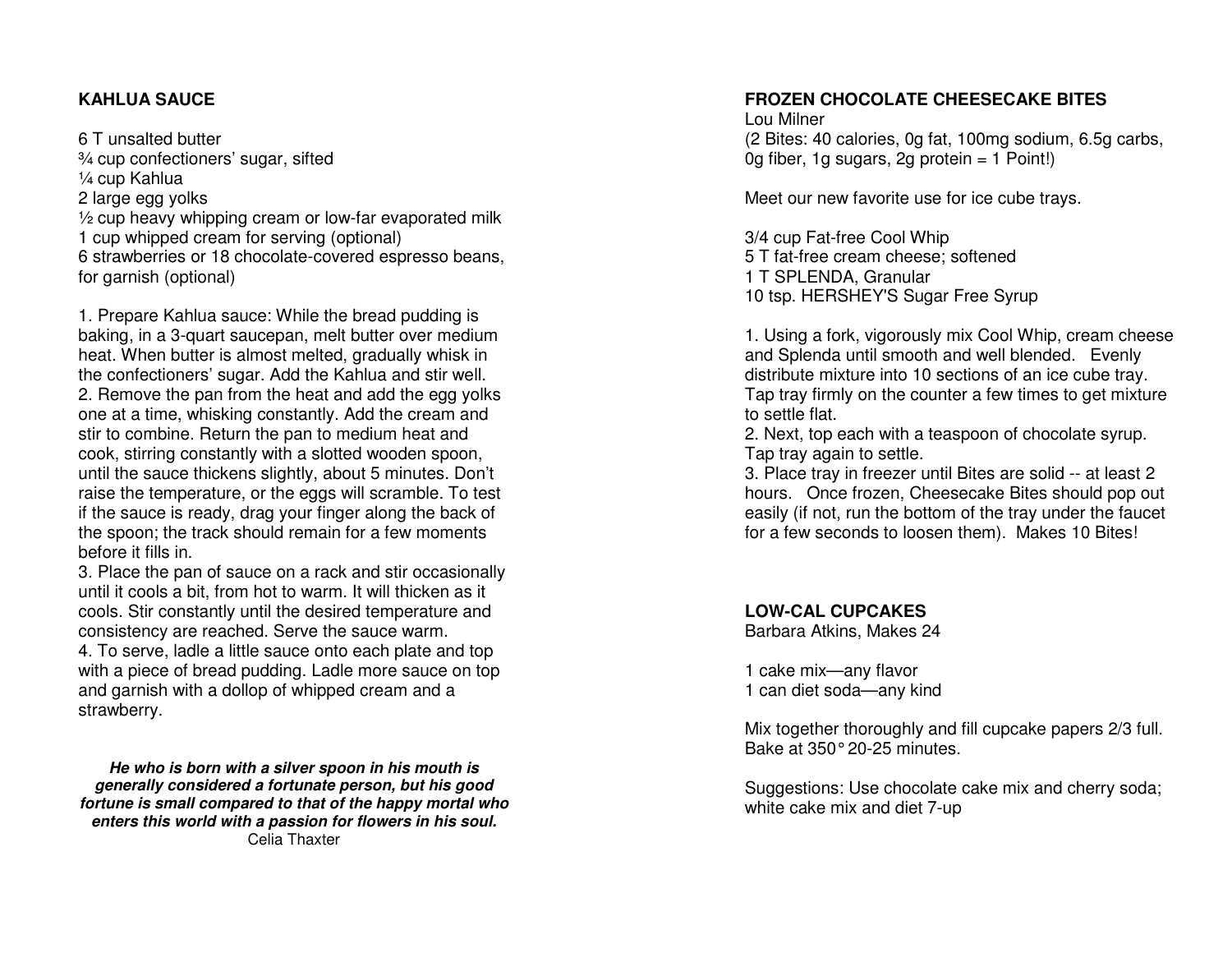#### **GREEN CHILE CORN BREAD**

Lou Milner

1 cup all-purpose flour ¾ cup yellow cornmeal 1 T sugar 1 tsp. baking powder 1 tsp. salt 1 tsp. ground cumin ¼ tsp. baking soda 1 cup fat-free buttermilk 2 large eggs, lightly beaten 1 4-1/2 oz. can diced green chiles, drained 3 T unsalted butter, melted ½ cup shredded reduced-fat sharp cheddar cheese

1. Preheat oven to 425ºF. Spray an 8-inch square baking pan with non-stick spray.

 2. Combine flour, cornmeal, sugar, baking powder, salt, cumin and baking soda in medium bowl.

 3. Combine buttermilk, eggs, chilies and melted butter in another medium bowl.

 4. Add buttermilk mixture to flour mixture and stir until blended. Gently stir in cheese with rubber spatula.

 5. Transfer batter to baking pan and spread evenly. 6. Bake until edges are golden and have pulled awayfrom sides of pan—20-25 min.

 7. Let cool in pan on rack 10 min. Cut into 12 squares and serve warm.

**ZUCCHINI-OLIVE OIL SNACK CAKE WITH LEMON ICING** 

1 ½ cups dark raisins 1 ½ cups golden raisins About 2 cups apricot brandy, dark rum, orange-flavored liqueur or hot water 3 cups all-purpose flour 2 tsp. ground cinnamon 1 tsp. baking powder 1 tsp. baking soda ½ tsp. fine sea salt 3 large eggs 1 ½ cups granulated sugar 1 cup mild-tasting extra-virgin olive oil 3 cups shredded, unpeeled zucchini, about 1 ¾ pounds 2 tsp. pure vanilla extract 1 cup walnuts, toasted and chopped

1. Soak the raisins in a 4-cup liquid measuring cup and add enough brandy or other liquid to cover. Set aside for at least 20 min. to 24 hours.

 2. Preheat oven to 350ºF. Grease either a rimmed baking sheet (hand-held cake) or 9 x 13 baking pan. 3. Combine dry ingredients and set aside. In medium bowl, beat eggs lightly; add sugar and combine. Whisk in olive oil, zucchini and vanilla extract. Add egg mix to dry ingredients and combine.

 4. Drain raisins, reserving the soaking liquor for another use. Add the raisins and nuts to the batter and stir just to combine. Pour batter into prepared pan.

 5. Bake 40-45 min for sheet cake pan or 50-55 min. for 9 x 13 or until a toothpick inserted comes out clean and the center springs back when lightly touched. (See **Icing** next page)

**Flowers leave some of their fragrance in the hand that bestows them.** Chinese proverb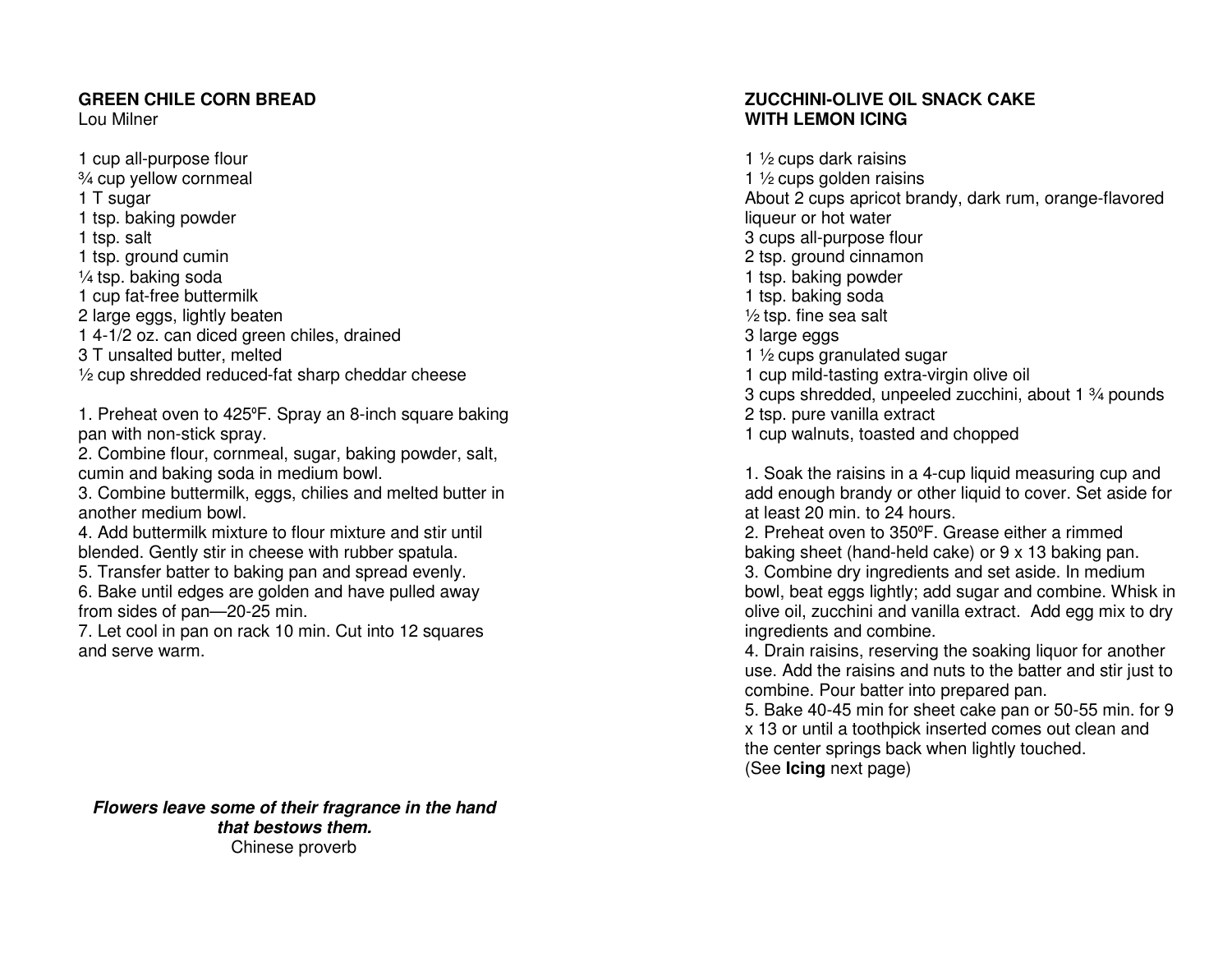#### **Icing For Zucchini Cake:**

2 lemons 1 T mild-tasting extra-virgin olive oil 2 cups confectioners' sugar

1. Using a zester, remove the zest from lemons and measure out 2 tsp. zest. Squeeze the lemons and measure out ¼ cup juice. Reserve any remaining zestand juice for another use.

 2. In a bowl, combine lemon juice, olive oil, and lemon zest. Sift the confectioners' sugar into the bowl and stir to combine.

 3. Cover the icing with a piece of plastic wrap placed directly on the surface to prevent a crust from forming, set aside until cake is cool.

 4. Leave the cake in the pan and spread the top with the icing.

 5. To prevent the icing from cracking when you cut the cake, score the cake into bars or squares before the icing hardens.

 6. After serving, cover any remaining cake with plastic wrap and store at cool room temperature for up to 3 days. Refrigerate for up to 1 week or freeze for up to 1 month.

#### **MANDARIN ORANGE ICE CREAM PIE**

Lou Milner Serves 8; WW 4 Points Per Serving

1 pint vanilla sugar-free ice cream, softened (such as Blue Bell)

 1 (15 oz.) can mandarin oranges in light syrup, drained 1 tsp. orange zest

 1 (6 oz.) ready-made reduced-fat graham cracker crumb crust

 In a large mixing bowl, beat softened ice cream, oranges and orange zest with a mixer at medium speed until blended. Spoon ice cream mixture into pie crust. Cover and freeze for at least 8 hours or until firm. For a clean pie wedge, run a sharp knife under hot water beforeslicing pie.

## **MAKE-AHEAD PASTEL PEPPERMINT DESSERT**

Irene Tolzmann

32 Hydrox cookies, crushed; or Oreos 1 ½ pt. whipping cream, whipped 3 cup miniature pastel marshmallows 1 ½ cup pastel pillow after-dinner mints.

Make 2 days ahead and refrigerate. Put  $\frac{1}{2}$  the cookies in bottom of 9 x 13-inch pan. Mix whipped cream, marshmallows and mints; spread on crushed cookies. Sprinkle rest of cookies on top.

**A good garden may have some weeds.** - Proverb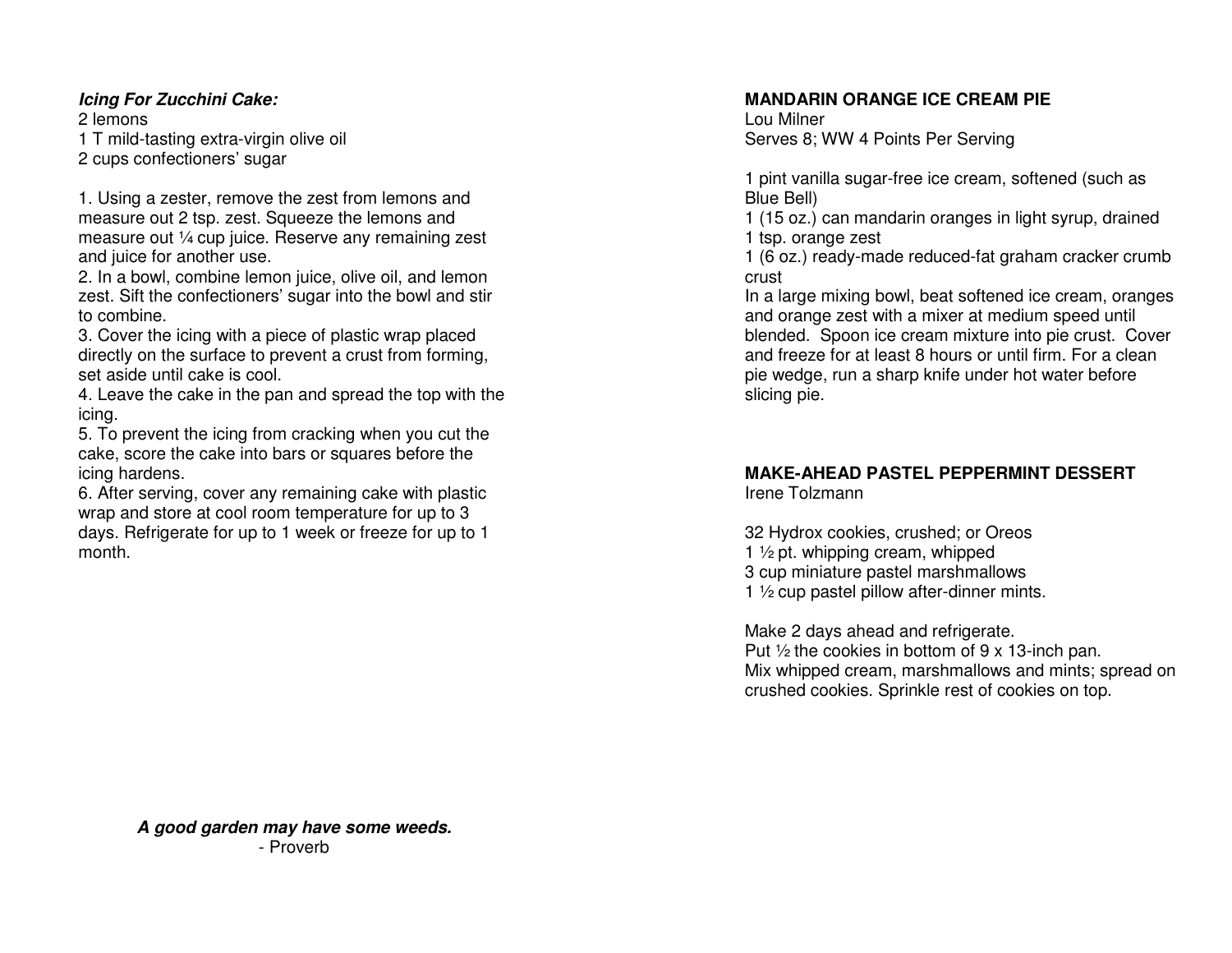#### **TEAPOT COOKIES**

Barbara Oldani Makes 2 1/2 dozen cookies

#### **Cookie:**

 3/4 cup sugar 3/4 cup butter, softened 1/2 cup sour cream 1 egg 1 teaspoon vanilla 2 1/2 cups all-purpose flour 1 teaspoon baking powder 3/4 teaspoon ground allspice 1/4 teaspoon baking soda 1/4 teaspoon salt

#### **Glaze:**

 4 cups powdered sugar, divided 3 to 5 tablespoons milk Food coloring Colored nonpareils

Combine sugar and butter in large mixing bowl. Beat at medium speed until creamy (2 to 3 minutes). Add sour cream, egg and vanilla; continue beating until well mixed. Reduce speed to low; add flour, baking powder, allspice, baking soda and salt. Beat until well mixed.

 Cover; refrigerate until firm (at least 2 hours). Heat oven to 375º. Roll out dough on lightly floured surface, one-half at a time (keeping remaining dough refrigerated), to 1/4 inch thickness. Cut with 3 to 4 inch cookie cutter. Place 2 inches apart onto ungreased cookie sheets. Bake for 7 to 9 minutes or until edges are lightly browned. Cool completely. Stir together 3 cups powdered sugar and enough milk for desired consistency in small bowl. Remove 1/3 of glaze. Tint remaining glaze with food coloring and frost cookies. Let stand until set (30 minutes). Continued ...

#### **(Teapot Cookies--continued)**

Add 1 cup powdered sugar to reserved glaze and stirwell.

Use the thick white glaze for decoration and sprinkle with nonpareils, if desired.

#### **ROCKY ROAD NO-BAKE CHEESECAKE PIE** Barbara Oldani

3 squares semi-sweet baking chocolate, divided 2 pkg. (8 oz each) cream cheese, softened 1/3 cup sugar 1/4 cup milk 2 cups thawed whipped topping 3/4 cup miniature marshmallows 1/3 cup chopped cocktail peanuts 1 Oreo cookie pie crust

1. Microwave 1 of the chocolate squares in small microwaveable bowl on High 1 min.; stir until chocolate is completely melted. Set aside.

 2. Beat cream cheese, sugar and milk in large bowl with electric mixer on medium speed until well blended. Add melted chocolate; mix well. Gently stir in whippedtopping, marshmallows and peanuts.

 3. Coarsely chop remaining 2 chocolate squares, stir into cream cheese mixture.

 4. Spoon into crust. Refrigerate 4 hours or until set. Store leftover pie in refrigerator. Makes 10 servings, 1 slice each.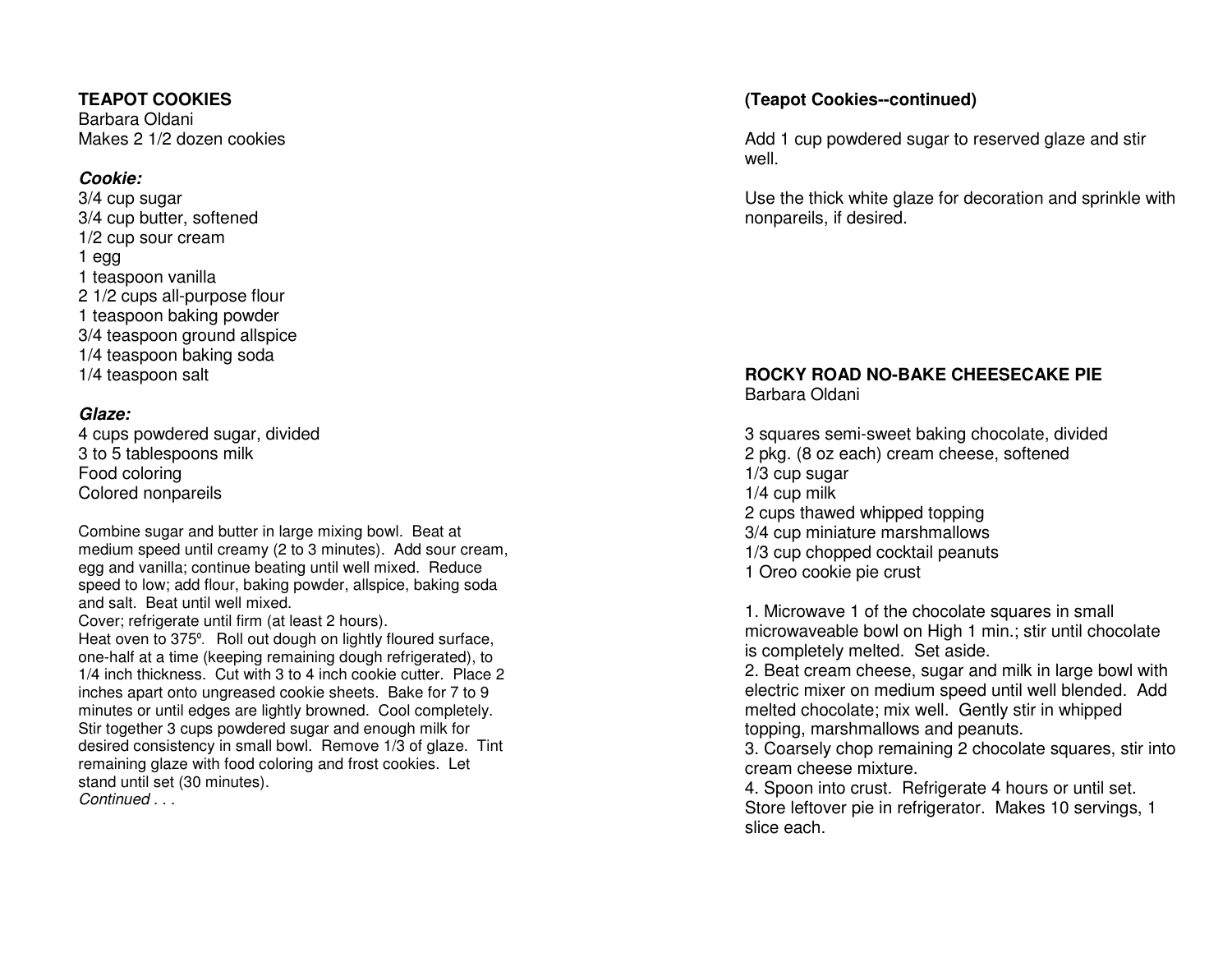## EASY CASSEROLES, MEATS & SIDE DISHES

#### **HOLIDAY TURKEY GRAVY—MAKE AHEAD**

Lou Milner Make up to three months ahead and freeze in an airtight container. Refrigerate 2 days to thaw. Reheat in a saucepan, whisking often.

4 turkey wings (about 3 lb.) 2 medium onions, peeled and quartered 1 cup water 8 cups chicken broth ¾ cup chopped carrot  $\frac{1}{2}$  tsp. dried thyme ¾ cup all-purpose flour 2 T stick butter or margarine ½ tsp. freshly ground pepper

1. Heat oven to 400ºF. Have ready a large roasting pan. 2. Arrange wings in a single layer in pan; scatter onions over top. Roast 1 ¼ hours until wings are browned. 3. Put wings and onions in a 5- to 6-quart pot. Add water to roasting pan and stir to scrape up any browning on bottom. Add to pot. Add 6 cups broth (refrigerate remaining 2 cups), and the carrot and thyme.

 4. Bring to boil, reduce heat and simmer, uncovered 1 ½ hours.

 5. Remove wings to cutting board. When cool, pull off skin and meat. Discard skin; save meat for other use. 6. Strain broth into a 3-quart saucepan, pressing vegetables to extract as much liquid as possible. Discard vegetables; skim fat off broth and discard (if time permits, refrigerate broth overnight to make fat skimming easier).

(Continued next page)

#### **MAKE-AHEAD TURKEY GRAVY (Continued)**

7. Whisk flour into remaining 2 cups broth until blended and smooth.

 8. Bring broth in pot to a gentle boil. Whisk in broth-flour mixture and boil 3 to 4 minutes to thicken and remove floury taste. Stir in butter and pepper.

 9. Serve, or pour into containers and refrigerate 1 week or freeze up to 6 months.

## **SCALLOPED PINEAPPLE**

Rachel Clark

4 cups white bread crumbs, fresh--remove crust 1 20-oz. can of pineapple chunks, drained Toss above ingredients & put in 2 quart dish

Mix together: 3 beaten eggs 2 cups sugar 1 cup melted butter

Pour over pineapple and bread crumbs

Bake at 350º for approximately 40-60 minutes until brown and crusty on top.

May refrigerate overnight before baking.

Makes a very rich and tasty dish that complements baked ham.

> **Perfumes are the feelings of flowers.** Heinrich Heine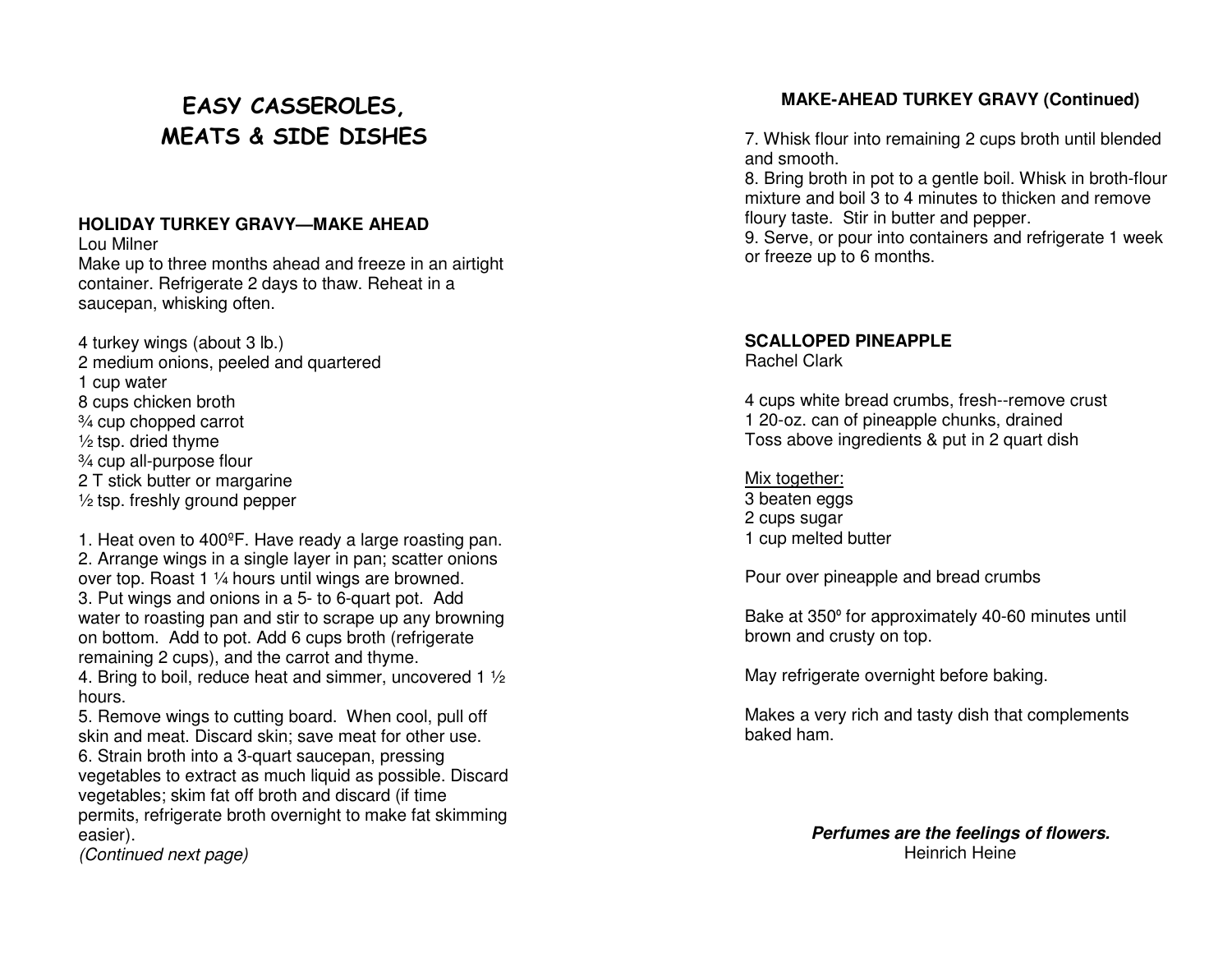#### **EGG BAKE**

Joyce Quam

6 slices diced bread with crusts 2 c. shredded Cheddar cheese 1 lb. sausage, cooked and drained, Jimmy Dean "Bold" 6 eggs 2 ½ cups milk 1 tsp. dry mustard 1 can cream of mushroom soup

1. Spread bread cubes evenly in bottom of well greased 9 x 13 inch baking dish. Sprinkle cheese over top 2. Arrange meat over cheese. 3. Beat eggs with 2 cups milk and pour evenly over bread mixture. 4. Mix mustard, soup and remaining 1/2 cup milk. Spoon over top of casserole. 5. Cover tightly and refrigerate overnight. Place in cold

 oven, set at 350º and bake 90 minutes or until puffy and brown.

#### **CREAMY CORN CASSEROLE**

Barbara Atkins

1/2 cup butter, melted 2 eggs, beaten 1 (8.5 oz) package dry corn bread mix (I used Jiffy) 1 (15 oz) can whole kernel corn, drained 1 (14.75 oz) can creamed corn 1 cup sour cream 1. Preheat oven to 350º and lightly grease a 9x9 inch baking dish. 2. In a medium bowl, combine butter, eggs, corn bread mix, whole and creamed corn and sour cream. Spoon mixture into prepared baking dish.

 3. Bake for 45 minutes in the preheated oven or until the top is golden brown.

#### **SWEET POTATO CASSEROLE**

Suzi Guckel Serves: 6 This came from Prevention Magazine through Carolyn Ernst. Great taste, healthy and easy to prepare.

1 ½ lbs. sweet potatoes boiled, peeled and mashed 1/3 cup orange juice 3 ½ T light margarine or butter melted 2 T fat-free half and half ½ tsp. pumpkin pie spice such as cinnamon, ginger, nutmeg to taste 1/8 tsp. salt 1/8 tsp. pepper ½ cup walnuts chopped

1. Preheat oven to 400º.

 2. Place sweet potatoes in medium pot and fill with enough cool water to cover potatoes, Bring to boil.3. Cover and cook until very tender.

 4. Drain potatoes and place in medium mixing bowl 5. Add orange juice, butter, half and half and pumpkin spices to the bowl and beat with electric mixer until smooth. Add salt and pepper.

 6. Spread into 8 x 8" pan or six 4-oz. ramekins andsprinkle walnuts over the top.

 7. Bake for 15 - 20 minutes. The recipe does beautifully if doubled and baked in a 9 x 13" pan. You won't miss the sugar or the marshmallows.

### **What is a weed? A plant whose virtues have not yetbeen discovered.**

Ralph Waldo Emerson, Fortune of the Republic, 1878.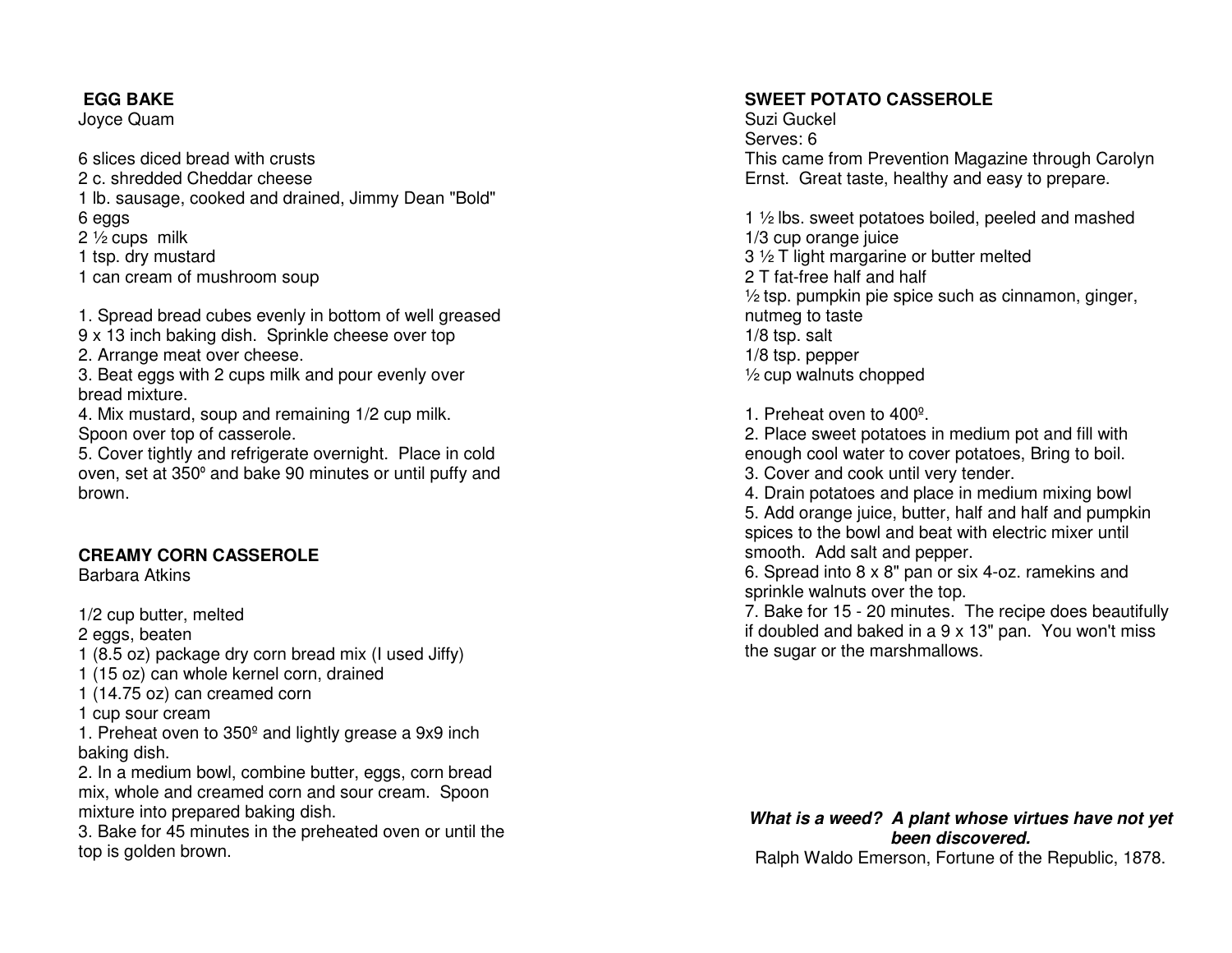#### **CRANBERRY PORT PORK ROAST**

Barbara Atkins

1 (2 ½ to 3 lb.) lean boneless pork loin roast 1 (16 oz.) can whole-berry cranberry sauce 1/3 cup port or cranberry juice ¼ cup sugar (I omitted this since I thought it was sweet enough) ½ small lemon, thinly sliced (I used just the zest of the lemon) 1/3 cup golden seedless raisins 1 large clove garlic, minced 2 T diced candied ginger  $\frac{1}{2}$  tsp. dry mustard  $\frac{1}{2}$  tsp. salt ¼ tsp. ground black pepper 3 T cornstarch 2 T cold water

1. Place pork roast in a 3-1/2 quart **slow cooker**. 2. In a medium bowl, combine the cranberry sauce, port or juice and sugar. Stir in lemon, raisins, garlic, ginger, mustard, salt and pepper. Spoon over roast

 3. Cover and cook on LOW for 6 – 7 hours or until meat is 170ºF on an instant read thermometer.

 4. Remove roast from slow cooker; cover with foil to keep warm.

 5. **Sauce:** Measure 3 cups of cooking juices and pour into a medium saucepan. Bring to a boil over medium high heat. In a cup, dissolve cornstarch in cold water. Stir into saucepan. Cook and stir until thickened.6. Slice roast and serve with sauce.

#### **CLEAN-YOUR-PLATE CASSEROLE**

Peggy Jean Reyher This is my favorite casserole recipe!

1 8-oz. package fine noodles 1 pound ground beef 1 16-oz.can stewed tomatoes 1 small can tomato sauce 2 tsp. salt 2 tsp. Knorr Swiss Aromat Seasoning for Meat 2 tsp. sugar ¼ tsp. garlic powder ¼ tsp. black pepper 1 cup sour cream ¾ cup green onions, chopped 1 3-oz. package cream cheese at room temperature 1 ½ cups cheddar cheese, grated

1. Cook the noodles according to package; drain and set aside.

 2. Brown ground beef and add next 7 ingredients. 3. In a small bowl, mix until smooth the sour cream, onions, and cream cheese.

 4. Combine the two mixtures together and mix well. 5. In a baking dish, put the noodles on the bottom, next the cream cheese-ground beef mixture, and top casserole with lots of grated cheese.

 6. Bake uncovered in a preheated 350º oven for 30 minutes or until hot and cheese is melted.

**Wisdom is oftentimes nearer when we stoop than when we soar.** William Wordsworth, 1798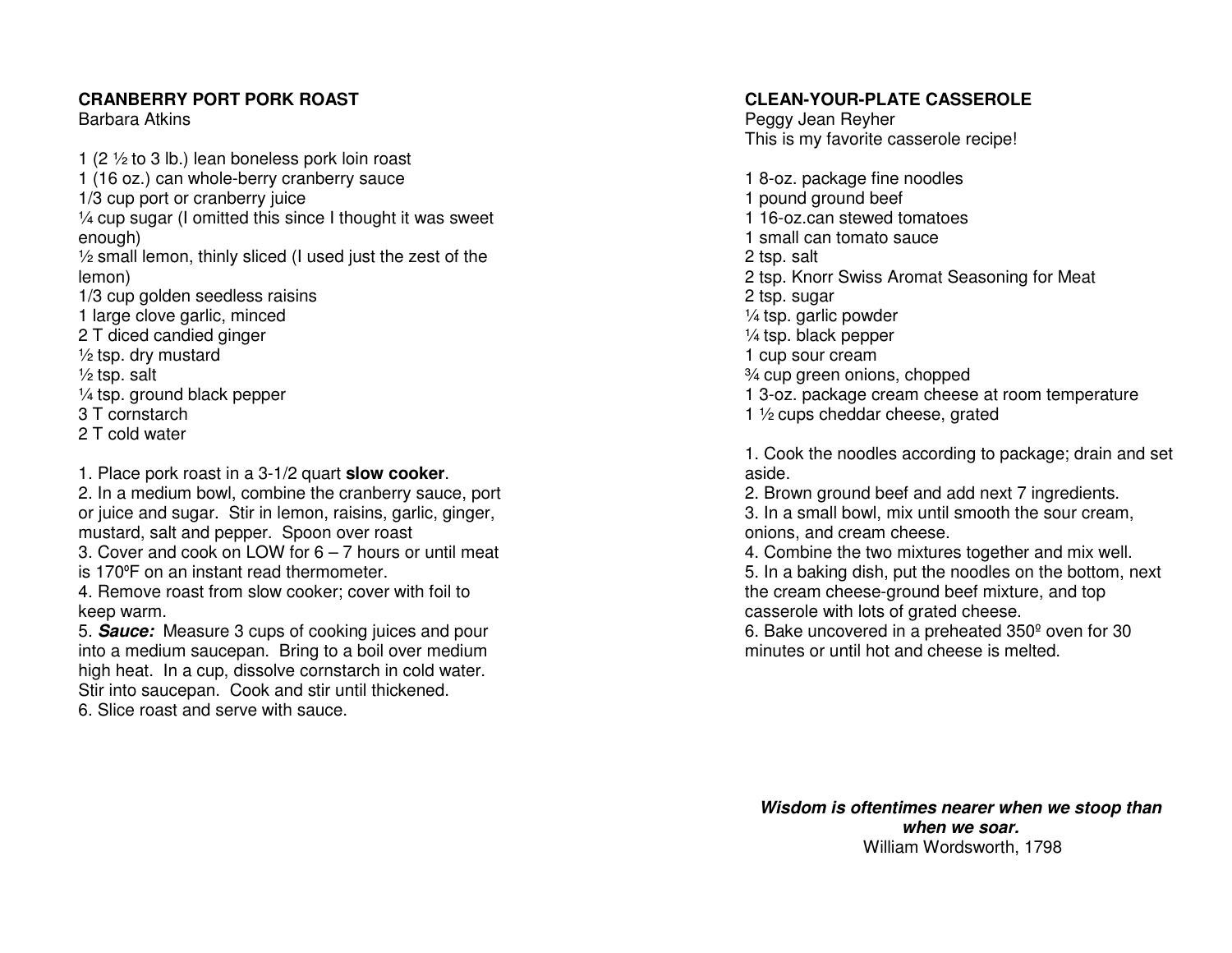#### **OVEN-BAKED BAR-B-Q'd BRISKET**

Peggy Jean Reyher

1 cup bottled barbeque sauce  $\frac{1}{2}$  cup water ½ cup onion, chopped ¼ cup liquid smoke ¼ cup Worcestershire 1 T garlic powder 2 tsp. celery salt 2 tsp. Knorr Swiss Aromat Seasoning for Meat 2 tsp. Lawry's Lemon Pepper 1 tsp. salt 4 to 6 pound beef brisket, well trimmed

1. In the bottom of a large baking dish, put all ingredients except the brisket. 2. Stir the ingredients.

 3. Add the brisket, fat side up. Seal with lid or foil and bake at 300º for 5 to 6 hours or until very tender.

#### **BEAN CASSEROLE**

Barbara Atkins

2 cans butter beans, drained 1 large onion, chopped 1 can tomato soup 1 cup dark brown sugar 12 slices bacon, cut into pieces

Place in sprayed 9 x 13 baking dish and bake 2 hours at 325ºF. (Cover with foil during second hour of baking.) Great served with BBQ brisket

**BROWN RICE** 

Barbara Atkins

1 cup Uncle Ben's converted rice 1 clove garlic or 1/8 tsp. garlic powder 1 T chopped onion 2 cans beef consommé 1 small can mushroom pieces 1 stick margarine

In skillet or Dutch oven, brown rice slowly in melted margarine. Add garlic, onion, mushrooms and consommé. Bake at 325º about 2 hours covered.

#### **HOME-STYLE MEATLOAF**

 Serves 6 (2 slices each); WW 5 POINTS Lou Milner

3/4 cup ketchup, divided ¼ cup minced fresh onion 2 T chopped fresh parsley 1 T brown sugar  $\frac{1}{4}$  tsp. salt ¼ tsp. pepper 2 large egg whites 1 ½ lbs. ground round ½ cup quick-cooking oats Cooking spray 1. Preheat oven to 350<sup>o</sup> 2. Combine ½ cup ketchup, onion, and next 5 ingredients in a large bowl; stir well. 3. Shape mixture into an 8 x 4-inch loaf on a broiler pan coated with cooking spray. Brush remaining ¼ cup ketchup over meat loaf. 4. Bake at 350º for 1 hour and 10 minutes or until done. Let stand 10 minutes before slicing. Cut into 12 slices.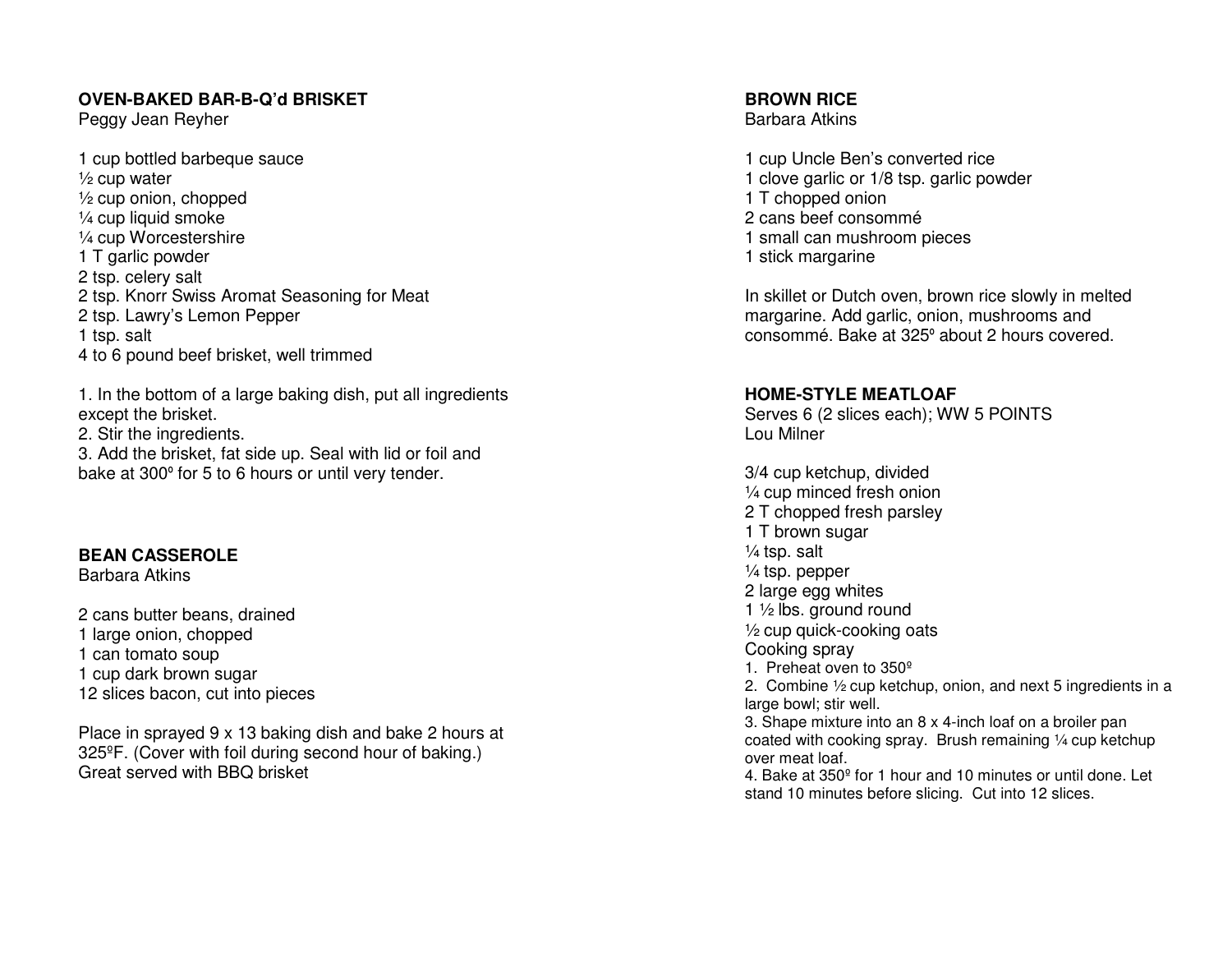#### **NO NOODLE LASAGNA**

 Lou Milner WW\*4 Points! Serving Size: 1/4th of recipe (1 SUPER-LARGE portion) Calories: 238 Fat: 2g Sodium: 1,218mg Carbs: 33g Fiber: 11g Sugars: 14g Protein: 25g

1 lb. (about 3 medium-sized) zucchini; ends removedand sliced lengthwise into wide, flat strips 1 large portabella mushroom; sliced into strips

 1 large eggplant; ends removed and sliced lengthwise into wide, flat strips

 15 oz. frozen chopped spinach; thawed, thoroughly drained and patted dry

 16 oz. canned tomato sauce with garlic flavoring 1 cup frozen ground-beef-style soy crumbles

1 egg white

1 cup fat-free ricotta cheese

½ cup shredded fat-free mozzarella cheese

1 T reduced-fat parmesan-style grated topping

1 T chopped basil

 $\frac{1}{4}$  tsp. salt

pinch nutmeg

1. Preheat oven to 425º.

 2. Heat soy crumbles in the microwave for 30 seconds, and set aside.

 3. Set out a row of several paper towels (as you cook the veggies, transfer them to the paper towels to drainexcess moisture).

 4. Spritz a large pan evenly with nonstick spray, and bring to high heat. Once hot, lay as many zucchini and mushroom slices as you can fit flat in the pan, and cook for about 2 minutes per side. Continue until all slices are cooked, removing the pan from heat and re-spraying it between batches. Cook eggplant slices for about 3 minutes per side, continuing to work in batches (removing and re-spraying pan each time). **(continued on next page)**

#### **NO NOODLE LASAGNA (Continued)**

 5. Next, in a large bowl, mix the spinach, egg white, ricotta cheese, basil, salt and nutmeg. Stir well and set aside.

6. Spray a deep 8" x 8" pan with non-stick spray.

 7. Pour half (8 oz.) of the tomato sauce into the bottom of the pan. Then, layer half of the veggie slices on top in assorted order. Spread half of the spinach mixture on top. Next, sprinkle the soy crumbles evenly into the pan. 8. Layer with remaining veggies, and then spread the rest of the spinach mixture on top.

9. Cover with the remaining tomato sauce.

 10. Then, evenly top the lasagna with the mozzarella and grated cheese.

 11. Finally, bake uncovered for 30 minutes (or until the cheese on top starts to brown). Let cool, cut into 4 pieces, and dig in!

**Since Iris is the Greek goddess for the Messenger of Love, her sacred flower is considered the symbol of communication and messages. Greek men would often plant an iris on the graves of their beloved women as a tribute to the goddess Iris, whose duty it was to take the souls of women to the Elysian fields.** Hana No Monogatari: The Stories of Flowers